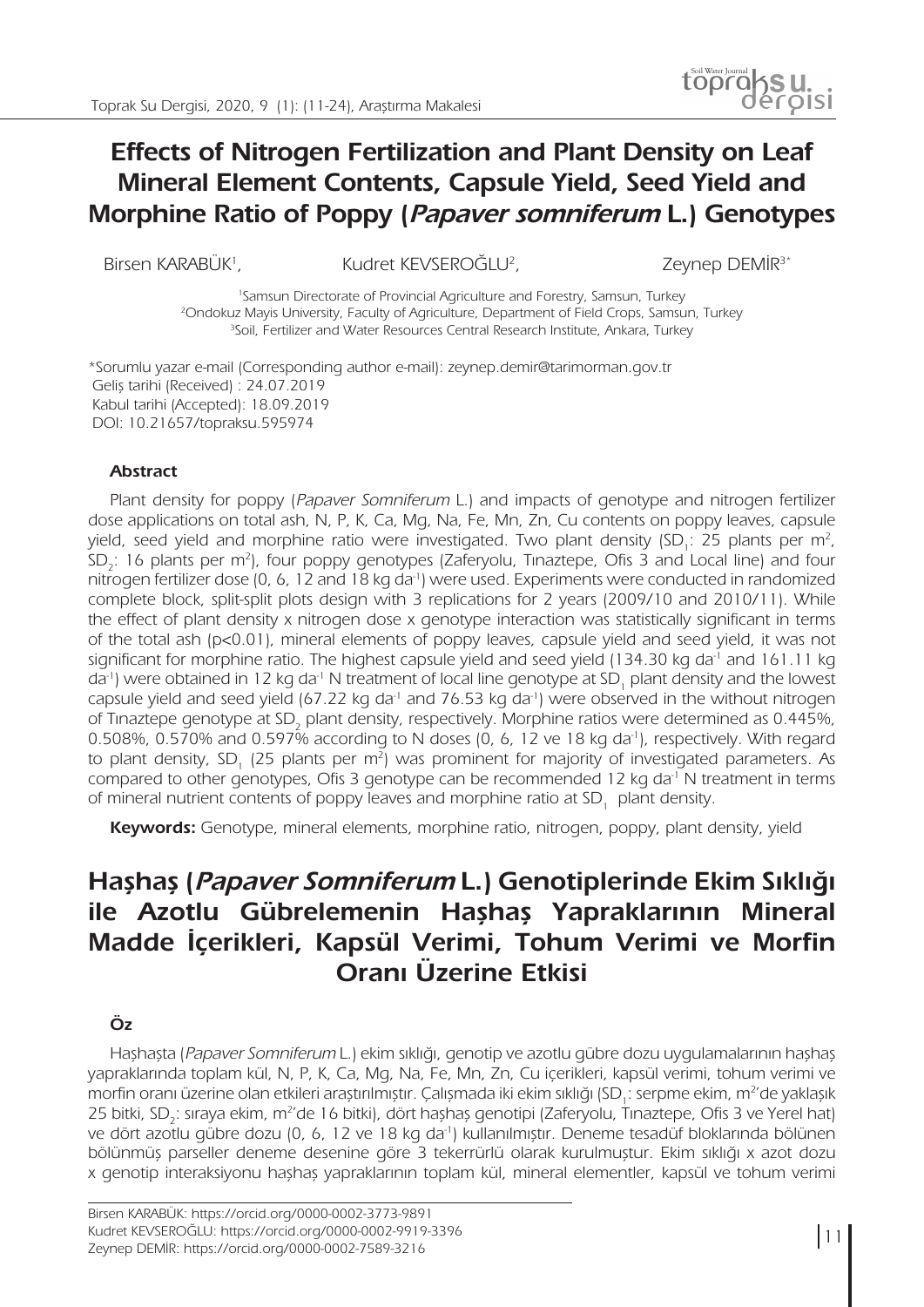

bakımından istatistiksel olarak önemli iken (p<0.01), morfin oranı bakımından önemsiz bulunmuştur. En yüksek kapsül verimi ve tohum verimi (134.30 kg da<sup>-1</sup> and 161.11 kg da<sup>-1</sup>) SD<sub>1</sub> ekim sıklığında 12 kg N da<sup>-1</sup> uygulanan yerel hat genotipinde ve en düşük kapsül verimi ve tohum verimi (67.22 kg da<sup>-1</sup> and 76.53 kg da<sup>-ı</sup>) SD<sub>2</sub> ekim sıklığında N uygulanmayan Tınaztepe genotipinden elde edilmiştir. Bu uygulamadan elde edilen morfin oranları N dozlarına (0, 6, 12 ve 18 kg da<sup>-1</sup>) göre sırası ile %0.445, %0.508, %0.570 ve %0.597 olarak belirlenmiştir. Diğer genotip çeşitleriyle (Zaferyolu, Tınaztepe ve Yerel hat) karşılaştırıldığında, Toprak Mahsülleri Ofisinin tavsiye ettiği Ofis 3 çeşidine ait haşhaş bitki yaprağının makro ve mikro besin içeriklerinin ve morfin oranının daha yüksek olduğu belirlenmiştir.

**Anahtar Kelimeler:** Azot dozları, ekim metotları, haşhaş, genotip, mineral elementler, morfin oranı, verim

# **INTRODUCTION**

Poppy (*Papaver somniferum* L.) is a plant which has been traditionally cultured since ancient times in Anatolia, and today half of the legal production areas of the world under the control of the United Nations is located in Turkey. The other common poppy producer countries include India, Japan, China, France and Spain. In Turkey, Afyon, Kütahya, Isparta, Burdur, Konya, Balıkesir, Çorum, Amasya, Manisa, Tokat, Denizli, Uşak and Eskişehir provinces are main opium poppy production areas. Turkey and India are the leading producer countries. Poppy is cultivated over 101 874 hectares worldwide (FAOSTAT, 2015). In Turkey, poppy is cultivated over 61 591 hectares with an annual production of 30 730 tons and an average poppy yield of 500 kg ha-1 (TURKSTAT, 2015). More than 50% of the total sowing areas in the world is located in Turkey according to the data of the year 2015 year (FAOSTAT, 2015).

Sowing is performed either manually or with sowing machines. Manual seeding has already been vanished in developed countries of the world, but still is practiced for some economic crops and poppy in Turkey. Such seeding methods are usually practiced because of small land sizes and insufficient machinery opportunities. The optimum plant density should be reached in order to get optimal yields. Plant density is highly effective on yield and yield components (Yılmaz, 1999).

Nitrogen (N) nutrition is crucial for poppy; thus, it is necessary to select a suitable dose, form and date of application (Ehsanipour et al., 2012). Among the fertilizers, nitrogen is the most significant one. Nitrogen positively influences plant growth and development, improves capsule and seed yield, promotes synthesis of nitrogenous

substances and regulates some quality and pharmacological parameters (Katar and Yılmaz, 1997). Therefore, sufficient nitrogen should be supplied to plants. N uptake by plants from the soil solution in the form of  $\mathsf{NO}_3^-$  anion and  $\mathsf{NH}_4^+$ cation is associated with the mutual effects of other nutrients on inorganic N bonds. The nitrogen use efficiency is affected by the availability of other plant nutrients and the maximum benefits from N application can only be achieved when adequate supply of other macronutrients as well as micronutrients is assured keeping in view their synergistic or antagonistic effects in different crops (Manchanda and Aulakh, 2007). One of the essential conditions for good utilisation of soil N is good phosphorous (P) and potassium  $(K)$  availability in the soil. The N x P interaction can, thus, be termed the single most important nutrient interaction of practical significance. This interaction is often synergistic, occasionally additive, and, in rare cases, may be antagonistic (Biswas and Prasad, 1991). The synergistic interactions between N and P help explain the effect, when applied as a banding beneath seed, on root growth and proliferation (Biswas and Prasad, 1991). Increased N application generally increases production and the content of nitrogen and proteins in plants (Ehsanipour et al., 2012). Disturbances of N metabolism, resulting from K deficiency, are manifested in changes in the proportions of N fractions and in the accumulation of harmful amino substances in plants (Nurzyńska and Wierdak, 2006). The significance of N x K interaction and its optimum management is increasing due to increasing cropping intensity, higher crop yield and greater depletion of soil K (Singh, 1992).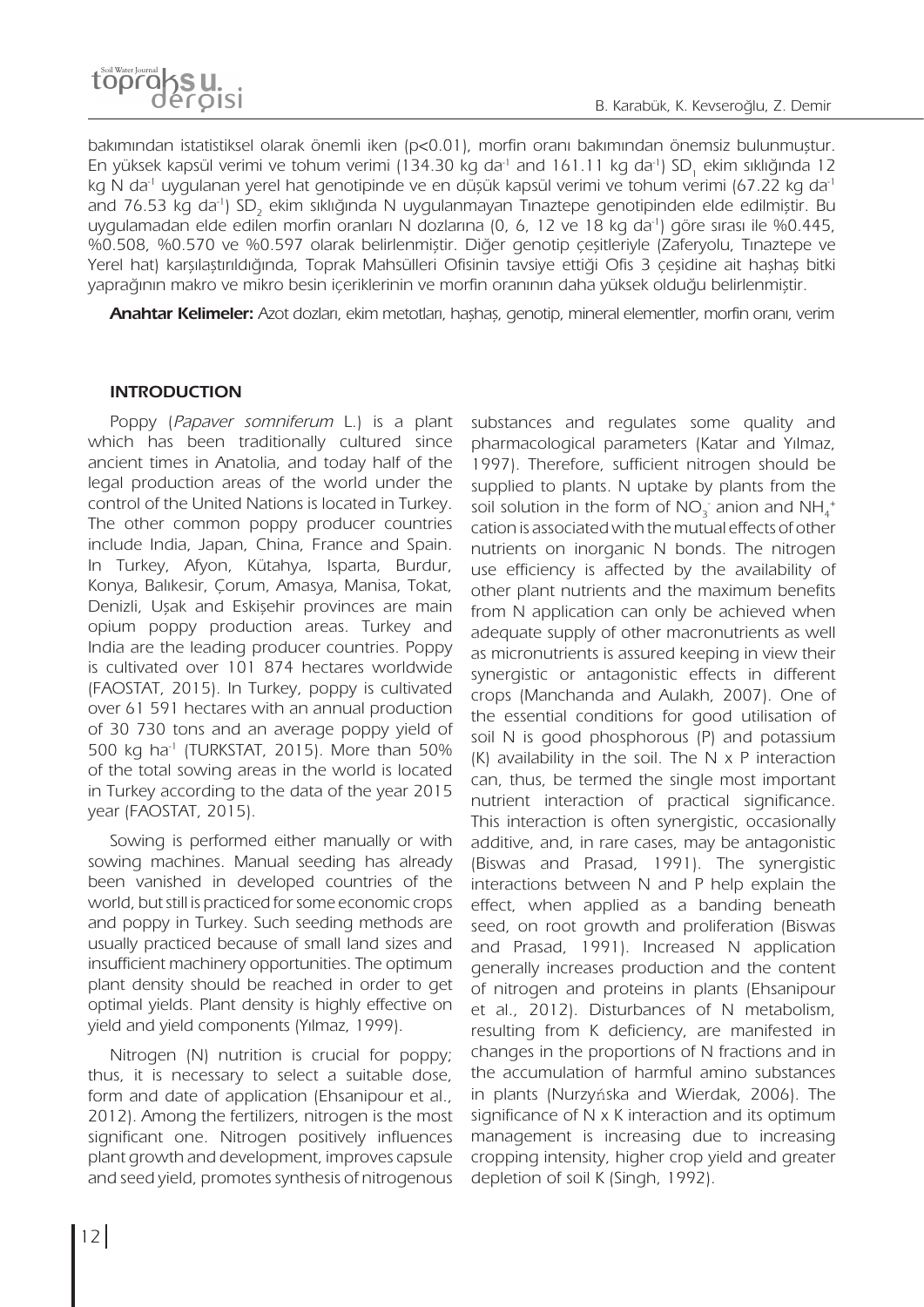Ecological factors play a great role in seed yield and capsule yield of the poppy genotypes. Besides, genotype, cultural practices and growing conditions also play an important role in capsule yield and seed yield. Poppy genotypes are sometimes broadly classified as culinary, industrial or dual purpose. There are differences among the operational procedures (i.e. fertilization, plant density) adopted by poppy growing areas across the world (Bernáth and Németh, 2010). Since varietal development is an essential prerequisite for achieving success in the commercial cultivation of any medicinal plant species, over the years, many genotypes of poppy have also been developed for different beneficial purposes. Among the cultural practices, fertilization and irrigation may improve the capsule and seed yields significantly. However, fertilization plays more significant role in improving capsule yield, seed yield and morphine ratio. Poppy nutrition largely depends on soil macro and micro element contents (Yadav et al. 1984).

The main component of the poppy's alkaloids was morphine, and its ratio varied between 0.45% and 1.00% depending on the genotypes (Skalicky et al., 2014). Skalicky et al. (2014) reported that the morphine ratio of the industrial poppies was approximately 1%. Morphine ratio of the capsule is low in Turkey when compared to other poppy producer countries. The morphine contents of the poppy populations in Turkey varied with 0.25-0.89% (Arslan et al., 2000). The morphine ratio of the poppy capsules obtained from the different provinces in Turkey varied with 0.093- 0.263% (Erdemoglu et al., 2002). Recently, the ten poppy genotypes with high morphine ratio were registered by the Soil Products Office. The poppy quality is mostly evaluated with its morphine ratio. Prajapati et al. (2002) reported that poppy varieties with high morphine ratio are used for medicinal purpose and varieties with low morphine ratio are used for food production. The capsule yield, seed yield and morphine ratio of the poppy genotypes varied between 0.30-6.48 g plant<sup>-1</sup>, 0.26-11.66 g plant-1 and 0.22-1.225%, respectively (Karadavut and Arslan, 2006).

In this study, effects of genotypes, plant density and nitrogen doses on total ash, N, P, K,

Ca, Mg, Na, Fe, Mn, Zn, Cu contents of poppy leaves, capsule yield, seed yield and morphine ratio were investigated.

# **MATERIALS AND METHODS**

# **Experimental site**

Experiments were conducted over the farmer's field within Yalnız village of Merzifon town of Amasya province as winter sowing in 2009/10 and 2010/11 growing seasons. Amasya is located in the middle of Black Sea region between 35°00'- $36^\circ$  30' east longitudes and  $40^\circ$ 15'-41 $^\circ$ 03' north latitudes. Soil characteristics of the research site are given in Table 1. Experimental soils were clay in texture with slight alkaline soil reaction. Soils were unsaline, poor in organic matter and rich in available phosphorus and potassium (Soil Survey Staff, 2014).

**Table 1.** Some chemical and physical properties of the experimental site

| <b>Çizelge 1.</b> Deneme alanine ait bazı kimyasal ve fiziksel özellikler |  |
|---------------------------------------------------------------------------|--|
|                                                                           |  |

| Properties                 | Amount | Properties                    | Amount |
|----------------------------|--------|-------------------------------|--------|
| Sand $(%)$                 | 15.58  | $P$ (ppm)                     | 19.059 |
| Silt (%)                   | 20.12  | K (meg 100 $q^{-1}$ )         | 1.533  |
| Clay(%)                    | 64.30  | Ca (meg 100 $q^{-1}$ )        | 23.171 |
| pH(1:1)                    | 7.90   | Mg (meg 100 $q^{-1}$ )        | 13.851 |
| $EC$ (dS m <sup>-1</sup> ) | 0.689  | Na (meg 100 g <sup>-1</sup> ) | 0.954  |
| OM (%)                     | 1.708  |                               |        |

#### **Climate characteristics of the research site**

Some climate data for two growing seasons (2009/10 and 2010/11) are provided in Table 2. Amasya province generally had dominant Black Sea climate, but exhibits terrestrial climate characteristics since there is no sea cost of the province. Annual average precipitation is below 500 mm with the greatest precipitations in winter. Precipitations decrease in spring, there is drastic decline in July, the least precipitation was observed in August and precipitations increased again in September and so on. Long-term (40 years) vegetation period average temperature is 9.82  $\degree$ C with the greatest temperatures in June and July and the least in January. Long-term vegetation period relative humidity is 69.26%. Total precipitation of the experimental years was 360.4 and 404.5 mm.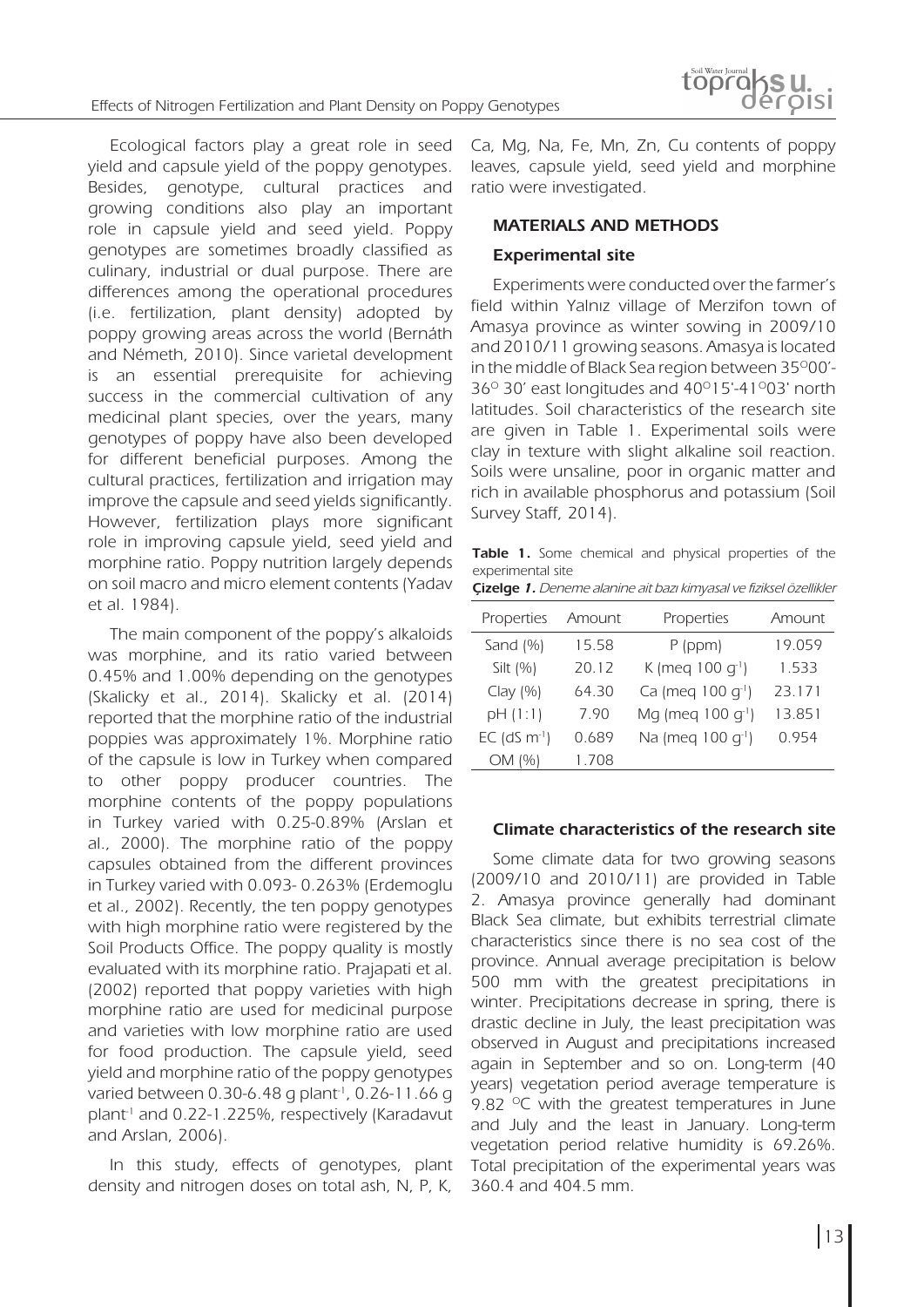

| Table 2. Some climate data of the experiment area in the poppy growing seasons (Amasya Meteorology Office Records) |  |
|--------------------------------------------------------------------------------------------------------------------|--|
| <b>Çizelge 2.</b> Haşhaş gelişme sezonunda deneme alanının bazı iklim verileri                                     |  |

|                          | Years      | <b>Months</b> |                                                  |       |      |      |      |       |      |      |      |                     |
|--------------------------|------------|---------------|--------------------------------------------------|-------|------|------|------|-------|------|------|------|---------------------|
| Climatic<br>factors      |            |               | October November December January February March |       |      |      |      | April | May  | June | July | Total or<br>Average |
| Average                  | 2009-10    | 12.9          | 7.0                                              | 2.6   | 0.8  | 2.3  | 6.1  | 11.3  | 15.3 | 18.7 | 21.2 | 9.82                |
| Temperature<br>(°C       | 2010-11    | 15.9          | 7.2                                              | 6.2   | 3.5  | 6.6  | 6.9  | 10.6  | 16.3 | 20.1 | 23.1 | 11.64               |
|                          | Long terms | 11.8          | 10.3                                             | 5.4   | 1.7  | 2.5  | 5.4  | 8.7   | 13.9 | 17.9 | 22.7 | 10.03               |
|                          | 2009-10    | 37.4          | 34.8                                             | 45.8  | 37.1 | 28.0 | 36.1 | 55.7  | 58.4 | 48.5 | 20.6 | 402.4               |
| Precipitation<br>(mm)    | 2010-11    | 19.2          | 57.6                                             | 47    | 16.8 | 36.2 | 9.4  | 45.2  | 28.8 | 99.8 | 0.4  | 360.4               |
|                          | Long terms | 40.0          | 26.3                                             | 118.4 | 35.6 | 9.8  | 21.8 | 26.6  | 59.8 | 48.2 | 18.0 | 404.5               |
| Relative<br>humidity (%) | 2009-10    | 68.5          | 72.9                                             | 77.4  | 76.5 | 72.7 | 68.0 | 64.8  | 65.4 | 64.3 | 62.1 | 69.26               |
|                          | 2010-11    | 57.5          | 76.5                                             | 75.9  | 76.2 | 72.3 | 66.7 | 64.5  | 57.3 | 66.5 | 60.3 | 61.94               |
|                          | Long terms | 73.1          | 65.6                                             | 79.7  | 78.0 | 69.2 | 67.6 | 69.2  | 68.8 | 64.6 | 58.2 | 69.40               |

# **Plant material**

In present experiments, seeds of 4 opium (Papaver somniferum L.) genotypes (Ofis 3 genotype supplied from Soil Products Office; Zaferyolu and Tınaztepe genotypes supplied from Eskişehir Agricultural Research Institute and a local opium line used in Merzifon town of Amasya province) were used as the plant materials.

# **Field experiments**

Experimental factors included 4 poppy materials (3 genotypes and 1 line), 2 plant densities  $(SD<sub>1</sub>:$ 25 plants per m<sup>2</sup>; SD<sub>2</sub>: 16 plants per m<sup>2</sup> with 60 cm row spacing and 10 cm on-row plant spacing) and 4 different N doses  $(0, 6, 12, 12)$  and 18 kg da-1 ). Experiments were conducted in randomized blocks split-split plots design with 3 replications for 2 years (2009/10 and 2010/11). Plant density was sown on the 25 October in the both growing years. Harvest was carried out on 1 July 2010 in the first year and 3 July 2011 in the second year. The capsules in the center of each plot in the full ripeness period according to the maturity stage of the cultivars were manually harvested.

Seeds were sown in 3x3 m plots as to have 300 g seed per decare in  $SD<sub>1</sub>$  and thinning was performed at the first hoeing as to have 25 plants per  $m^2$ . In SD<sub>2</sub>, manual seeding was performed at 60 cm row spacing, then thinning was performed as to have 16 plants per  $m<sup>2</sup>$  with 10 cm on-row plant spacing. Total experimental area was 1519  $m<sup>2</sup>$ , main plot size 465 m<sup>2</sup>, sub-plot size was 225  $m<sup>2</sup>$  and sub-sub plot size was 9  $m<sup>2</sup>$ . Harvest was

performed from inner rows. Side rows and 50 cm sections from the top and bottom of each plot were omitted as to consider side effects.

# **Cultural practices**

Following the harvest of preceding plants, fields were tilled with moldboard plows, then made ready for sowing through sweeps and harrows. Ammonium sulphate (21% N) was used as the N source and half of 0, 6, 12 and 18 kg da<sup>-1</sup> N doses were applied after sowing and remaining half was applied after hoeing and thinning processes at around bolting period. Irrigation was not practiced in both years. Representative leaf samples were taken from each plot following the flowering period.

# **Leaf analyses**

Collected opium leaves were brought to laboratory in paper bags, washed through distilled water, a portion was separated for analyses to be conducted on fresh leaves and the rest was dried at 65  $\degree$ C in an air-circulating drying cabin until a constant weight. Dried leaf samples were ground and stored in labeled polyethylene bags. Dried samples were dryashed in accordance with Kacar and Inal (2008) to get ash content. Leaf total nitrogen (N) content was determined in a Leco TruSpec-CHN device in accordance with Dumas method (Kacar and Inal, 2008). Samples (0.25 g) were subjected to wet digestion with nitric acid  $(HNO<sub>3</sub>)$  in a microwave device for P, K, Ca, Fe, Cu and Zn analyses. These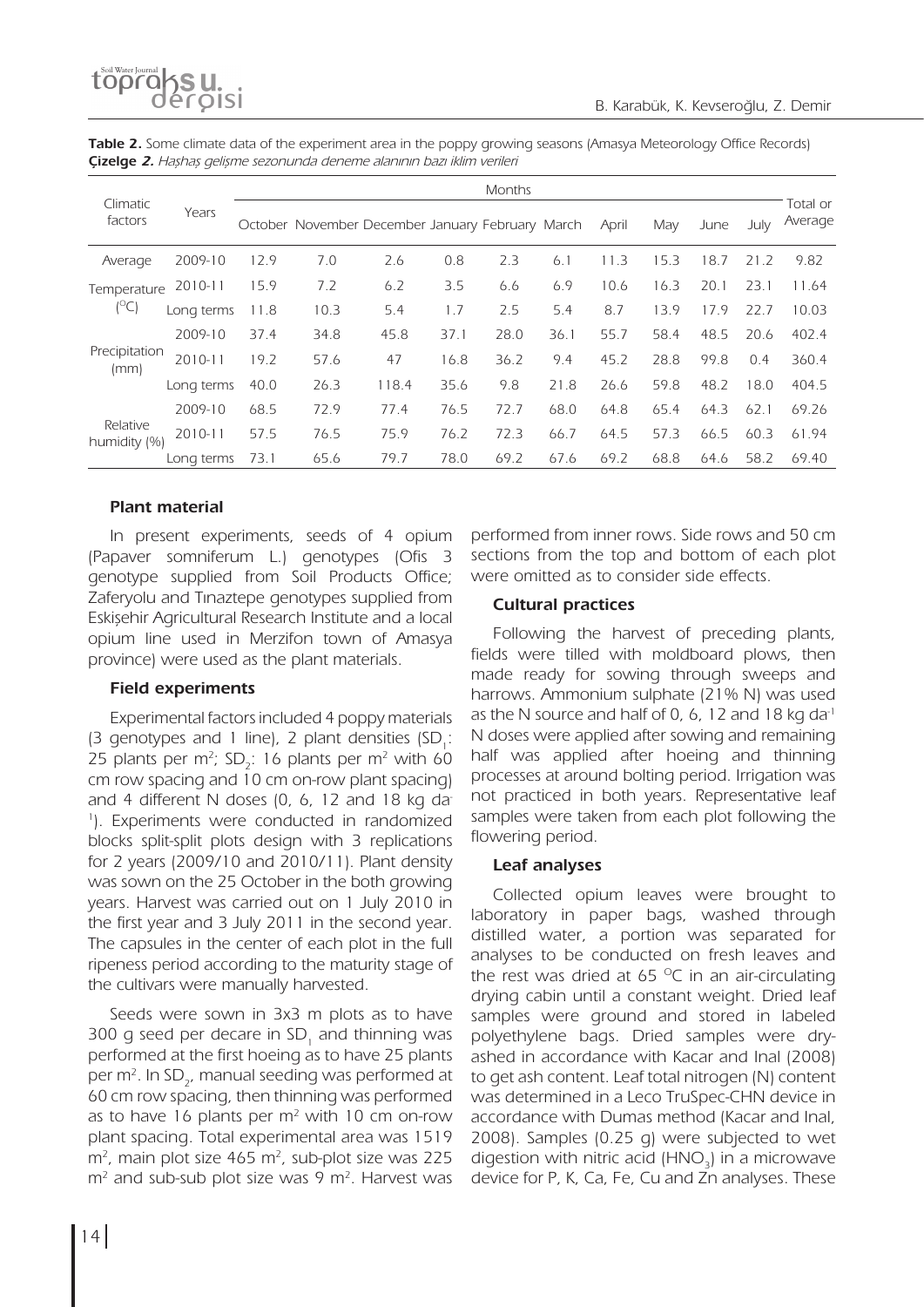

samples were transferred to 50 ml cups and final volume was completed with deionized water and filtered through blue-band filter paper. Total K was determined in wet-digestion solution with a Jenway PFP 7 Flamephotometer (Kacar and Inal, 2008). Total phosphorus of wet-digestion solution was determined in accordance with yellow-color method in a Shimadzu UV-160 Spectrophotometer (Kacar and Inal, 2008). Wetdigestion filtrates were subjected to Ca, Fe, Cu and Zn analyses with a Varian 720-ES ICP-OES device (Kacar and Inal, 2008).

#### **Capsule and seed yield**s

The capsule yield (kg da<sup>-1</sup>) and seed yield (kg da-1) were determined as described by Karabuk (2012).

#### **Morphine ratio**

The capsule of the poppy was dried for 24 hours at 70  $\degree$ C, and the capsules were powered by grinding. The morphine ratio was analyzed according to the spectrophotometric method of the Afyonkarahisar- Bolvadin Poppy and Alkaloid Office (Karabuk, 2012).

#### **Data assessment**

Experimental results were subjected to statistical analyses with SPSS Version 16.0 statistics software. Data were subjected to ANOVA. Treatment means were compared with Duncan's multiple range test at 0.01 significance level and correlation analyses were performed to express the relationships between experimental parameters (Yurtsever, 2011).

#### **RESULTS AND DISCUSSION**

Plant density x nitrogen doses x genotype interactions had significant effects on leaf total ash, N, P, K, Ca, Mg, Na, Fe, Mn, Zn and Cu contents (p<0.01; Table 3 and 4). The difference between the mineral element contents of poppy leaf, seed yield and morphine ratio was not significant between years.

### **Effects of plant density, nitrogen doses and genotypes on macronutrients contents of poppy leaves**

#### **Total nitrogen (N)**

The greatest total N value (3.73%) was obtained in 18 kg da<sup>-1</sup> N treatment of Ofis 3 genotype at SD<sub>1</sub> plant density and the lowest total N value (2.25%) was obtained in the control (without N) of Zaferyolu genotype at  $SD<sub>2</sub>$  plant density. In general, total N values of poppy leaves increased as nitrogen dose increased in all poppy genotypes at both plant density. The majority of soils around the globe are deficient in available N and are either low or medium in available P (IFA, 2003). These two nutrients account for a major share of the current annual fertilizer consumption (IFA, 2003). Nitrogen nutrition is crucial for poppy; it is necessary to select a suitable dose, form and date of application (Ehsanipour et al., 2012). Total N is responsible for the development of leaf area (Escalante, 1999) and is a major mineral element (Sedano-Castro et al., 2011) used in agricultural fertilization. Total N is the element most absorbed from soil by plants growing under normal conditions. Within the plant, N serves in the same ways as it does in other organisms as a component of amino acids and nucleic acids. N also plays a critical role in the structure of chlorophyll, the primary light harvesting compound of photosynthesis. This, along with its structural role in amino acids, explains why plants require large amounts of N, and thus why it is often the limiting nutrient for plant growth. In this study, increasing the N levels significantly increased the N content in the plant leaves.

#### **Phosphorus (P)**

P values of poppy leaves varied between 0.15-0.35% with a mean value of 0.23%. The greatest value (0.35%) was obtained in 18 kg da-1 N treatment of Ofis 3 genotype at SD1 plant density, while the lowest value (0.15%) was obtained in the control treatment (without N) of Zaferyolu genotype at SD, plant density. In general, P values of poppy leaves increased as nitrogen dose increased in all poppy genotypes at both plant density. N can increase P uptake in plants by increasing root growth, by increasing the ability of roots to absorb and translocate P, and by decreasing soil pH as a result of absorption of NH4- and thus increasing solubility of fertilizer P (Wilkinson et al., 1999). The interaction between P and N has been found to be synergistic (Wilkinson et al., 1999). P is a necessary component of the photosynthetic processes which are systematically implicated in creation of oils, sugars and starches. It also improves the rapid growth of plants as well as root systems (Brown and Weselby, 2010).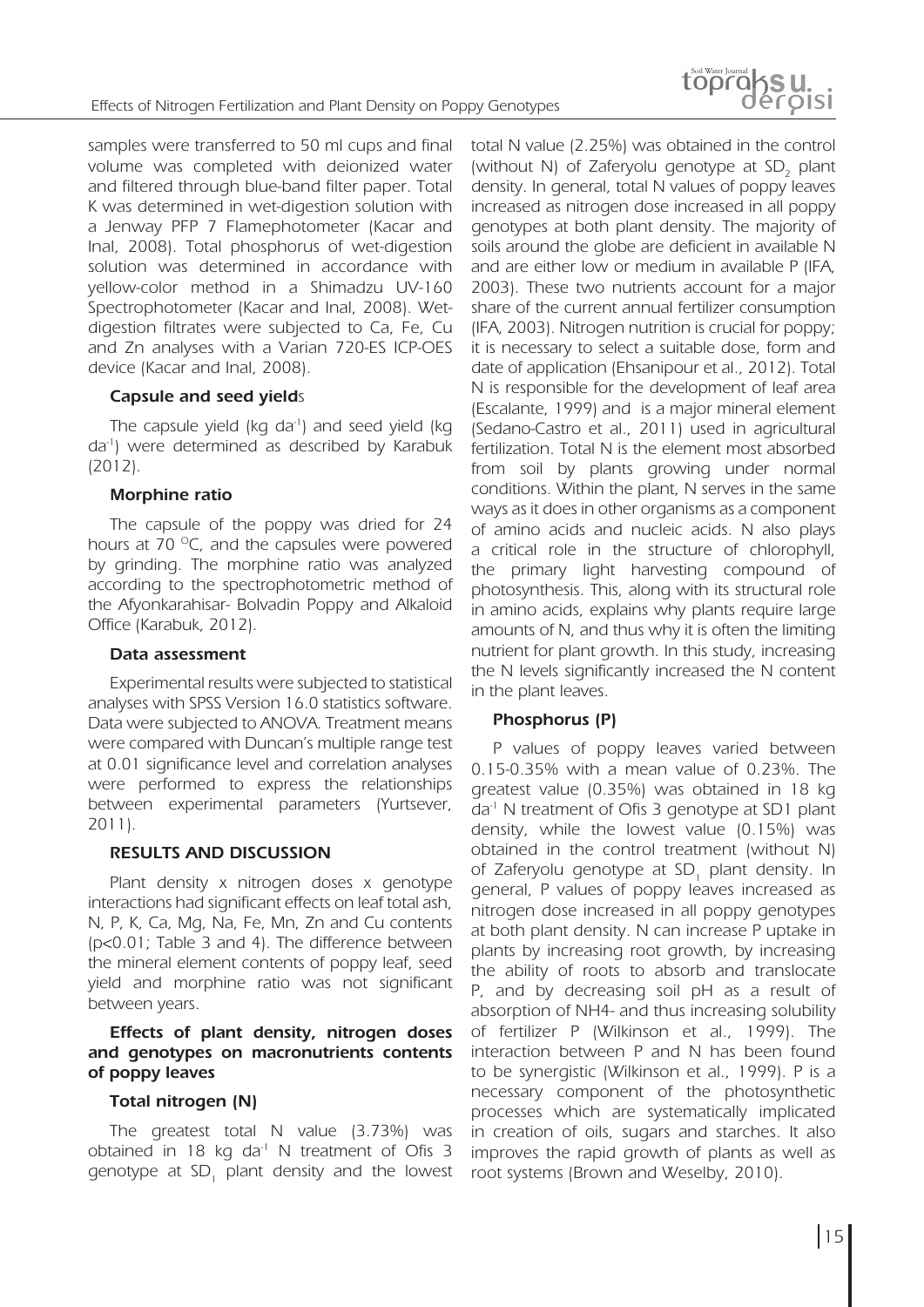topraksu.

B. Karabük, K. Kevseroğlu, Z. Demir

| Table 3. Plant density x nitrogen dose x genotype interaction on total ash, N, P, K, Ca, Mg and Na contents of poppy leaves                  |  |  |  |  |
|----------------------------------------------------------------------------------------------------------------------------------------------|--|--|--|--|
| <b>Çizelge 3.</b> Haşhaş yapraklarının toplam kül, N, P, K, Ca, Mg ve Na içerikleri üzerine ekim sıklığı x azot dozu x genotip interaksiyonu |  |  |  |  |

| Plant<br>density | N<br>doses |            | Genotypes Total ash, % N, % |              | P, %       | K, %       | Ca, %             | Mg, %        | Na, %      |
|------------------|------------|------------|-----------------------------|--------------|------------|------------|-------------------|--------------|------------|
| SD <sub>1</sub>  | $N_{0}$    | Zaferyolu  | 20.2 b-e                    | 2.32 m       | 0.15f      | $3.66$ g-j | 1.03 d-g          | $0.52$ b-f   | 0.028 gh   |
|                  |            | Ofis 3     | 19.8 b-g                    | $2.93$ q-j   | $0.25$ b-e | $4.01 b-f$ | $1.04c - q$       | $0.51 b-q$   | 0.023h     |
|                  |            | Tinaztepe  | 20.0 b-f                    | $2.86 h-j$   | $0.21$ c-f | $3.56$ Ij  | 1.05 $c - q$      | $0.53 b-f$   | 0.023h     |
|                  |            | Local line | 19.3 c-j                    | 2.72 H       | 0.20 def   | 4.02 bf    | $1.07$ c-f        | $0.52$ b-f   | 0.021h     |
|                  | $N_{6}$    | Zaferyolu  | 19.8 b-g                    | 2.36 lm      | 0.17 ef    | 3.91 d-h   | $1.07$ c-f        | $0.50c-h$    | 0.027 gh   |
|                  |            | Ofis 3     | $18.1$ $ijk$                | 3.43 a-e     | 0.24 b-e   | $4.03 b-f$ | 1.18c             | $0.53 b-f$   | 0.022h     |
|                  |            | Tinaztepe  | $19.0 d-i$                  | 3.23 b-h     | $0.26$ bcd | 3.95 c-h   | 1.09 c-f          | $0.52$ b-f   | 0.025h     |
|                  |            | Local line | 19.7 b-h                    | 3.20 b-h     | $0.22$ b-f | $4.21$ a-d | 1.09 c-f          | $0.51 b-q$   | 0.044f     |
|                  | $N_{12}$   | Zaferyolu  | 18.4 g-k                    | $2.98 f - j$ | $0.27$ bcd | 3.94 c-h   | $1.00$ efg        | 0.48 e-h     | 0.078 d    |
|                  |            | Ofis 3     | 14.3                        | $3.39a-f$    | $0.29$ abc | 4.31ab     | 1.18c             | $0.58$ abc   | $0.075$ d  |
|                  |            | Tinaztepe  | 17.2 k                      | $3.38$ a-f   | $0.23$ b-f | 3.82 e-    | $0.99$ fg         | 0.48 e-h     | 0.060e     |
|                  |            | Local line | 18.3 h-k                    | $3.11 d-1$   | $0.23 b-f$ | 4.22 a-d   | $1.14$ cde        | $0.51 b-q$   | $0.040$ fq |
|                  | $N_{18}$   | Zaferyolu  | 19.6 b-                     | 3.25 b-h     | 0.34a      | 3.91 d-h   | $1.14$ cde        | 0.49 d-h     | 0.026 h    |
|                  |            | Ofis 3     | 17.8 jk                     | 3.73a        | 0.35a      | 4.38a      | 1.32 <sub>b</sub> | 0.65a        | 0.022 h    |
|                  |            | Tinaztepe  | 17.9 jk                     | 3.19 c-h     | $0.26$ bcd | $4.28$ abc | $1.01$ d-g        | 0.42h        | 0.017h     |
|                  |            | Local line | 19.7 b-h                    | $3.59$ abc   | 0.26 bcd   | $4.00 b-g$ | 1.15 cd           | $0.43$ gh    | 0.022h     |
| SD <sub>2</sub>  | $N_{0}$    | Zaferyolu  | 21.9a                       | 2.25 m       | $0.19$ def | 3.40j      | 1.09 c-f          | $0.55 b - e$ | 0.026 h    |
|                  |            | Ofis 3     | 20.2 b-e                    | $3.05$ e-I   | $0.23 b-f$ | 3.87 d-    | 1.09 c-f          | $0.57$ bcd   | 0.023h     |
|                  |            | Tinaztepe  | 20.4 bcd                    | 2.30 m       | 0.17 ef    | 3.61 hij   | $1.10 c-f$        | $0.53 b-f$   | 0.024h     |
|                  |            | Local line | $20.8$ abc                  | 2.27 m       | 0.17 ef    | 4.13 a-e   | $0.97$ fg         | 0.47 e-h     | 0.021h     |
|                  | $N_{6}$    | Zaferyolu  | 21.1ab                      | 2.46 klm     | $0.19$ def | 3.75 f-l   | 0.92 g            | $0.53 b-f$   | 0.042 f    |
|                  |            | Ofis 3     | $19.1 d-j$                  | $3.03$ e-I   | $0.23$ b-f | $4.28$ abc | $1.06c-g$         | 0.48 e-h     | 0.048f     |
|                  |            | Tinaztepe  | 20.0 b-f                    | $2.91$ g-j   | 0.17 ef    | 3.76 f-l   | $1.06c-g$         | $0.47$ e-h   | $0.040$ fg |
|                  |            | Local line | $20.1 b-f$                  | 2.85 h-k     | 0.17 ef    | $4.08$ a-f | 1.03 d-g          | $0.55 b-e$   | 0.029 gh   |
|                  | $N_{12}$   | Zaferyolu  | 18.6 f-k                    | 2.60 j-m     | 0.17 ef    | $4.04$ a-f | 1.02 d-g          | $0.59$ ab    | 0.159a     |
|                  |            | Ofis 3     | 18.6 f-k                    | 3.49 a-d     | $0.25 b-e$ | $4.09a-f$  | $1.01 d-g$        | 0.57 bcd     | 0.124 b    |
|                  |            | Tinaztepe  | 19.6 b-h                    | $3.05$ e-I   | $0.22$ b-f | 4.17 a-e   | $1.01 d-q$        | $0.55 b-e$   | 0.112c     |
|                  |            | Local line | $20.6$ abc                  | 3.15 d-h     | $0.23$ b-f | $4.03 b-f$ | $1.11 c-f$        | $0.50c-h$    | 0.063e     |
|                  | $N_{18}$   | Zaferyolu  | 20.5 a-d                    | 2.84 h-k     | 0.30ab     | 3.95 c-h   | 1.09 c-f          | $0.49$ d-h   | 0.020 h    |
|                  |            | Ofis 3     | 18.8 e-j                    | 3.61ab       | $0.29$ abc | 4.02 b-f   | 1.45a             | $0.49$ d-h   | 0.020 h    |
|                  |            | Tinaztepe  | 20.2 b-e                    | 3.33 a-g     | 0.30ab     | $4.08a-f$  | $1.00$ efg        | $0.45$ fgh   | 0.023h     |
|                  |            | Local line | 20.1 b-f                    | $3.12$ d-I   | $0.22$ b-f | $4.10a-f$  | 1.18c             | $0.47$ e-h   | 0.028 gh   |

Different letters between plant density x nitrogen dose x genotype interaction donete significant differences (Duncan test, p< 0.01)

#### **Potassium (K)**

K values of poppy leaves varied between 3.40- treatment of Ofis 3 genotype at SD<sub>1</sub> plant density 4.38% with a mean value of 3.99%. The greatest and the lowest value (3.40%) was obtained in value (4.38%) was obtained in 18 kg da<sup>-1</sup> N the control treatment (without N) of Zaferyolu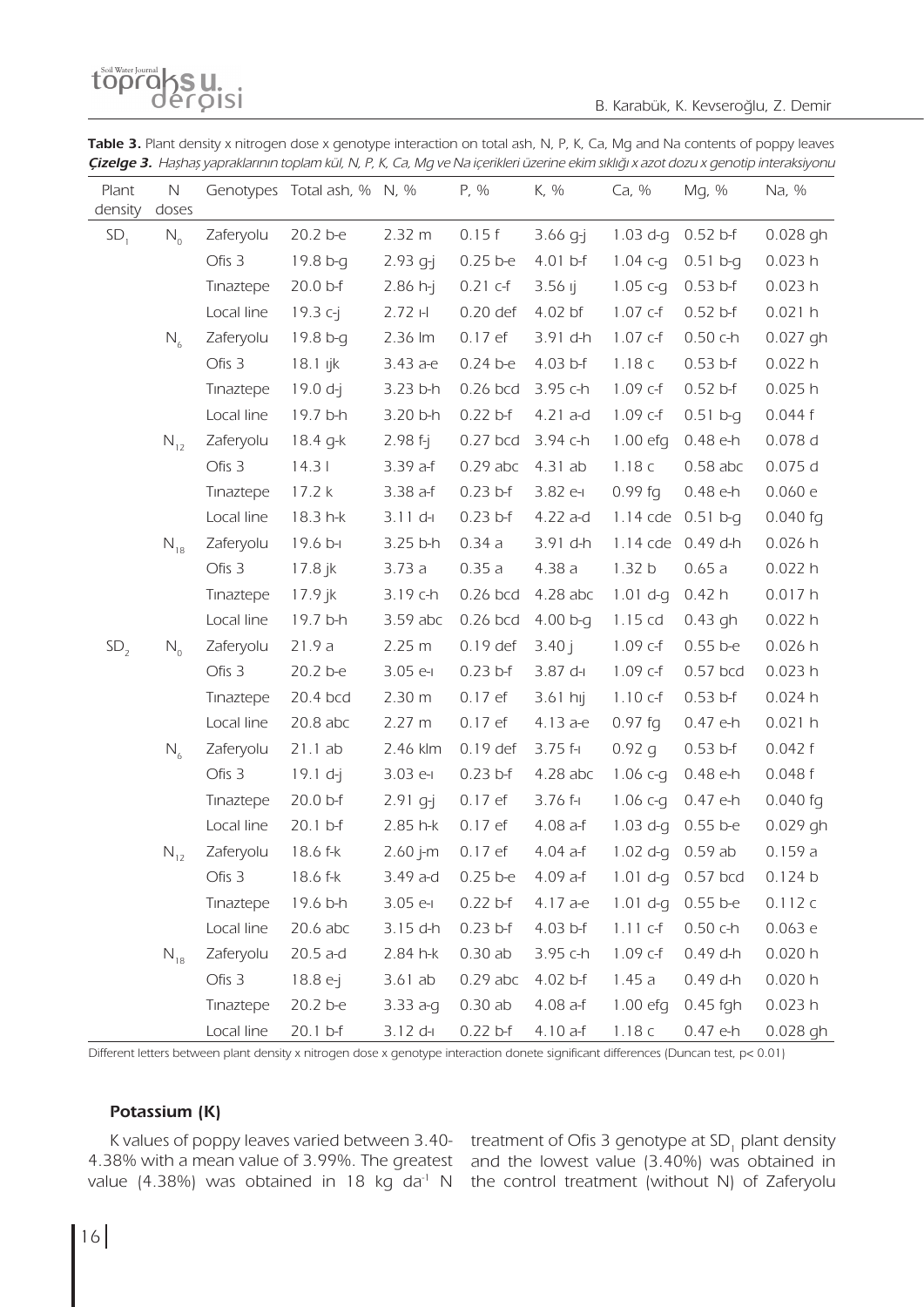

|                  | Castle 4. They hay yaptaman in the win, zu the early chinen azem to emitt simily a azot doza a genotip interamyona |            |                         |                                   |            |               |
|------------------|--------------------------------------------------------------------------------------------------------------------|------------|-------------------------|-----------------------------------|------------|---------------|
| Plant<br>density | N doses                                                                                                            | Genotypes  | Fe. ppm                 | Mn. ppm                           | Zn. ppm    | Cu. ppm       |
| SD <sub>1</sub>  | $N_{0}$                                                                                                            | Zaferyolu  | 36.37 lm                | 36.19 ghi                         | 20.56 cde  | 5.19 e        |
|                  |                                                                                                                    | Ofis 3     | 43.63<br>cd             | 36.43 ghi                         | 18.44 cde  | 5.82 cde      |
|                  |                                                                                                                    | Tinaztepe  | 40.00 e-j               | 39.83 cde                         | 18.95 cde  | 5.78 cde      |
|                  |                                                                                                                    | Local line | 36.86<br>klm            | 37.55<br>fgh                      | 18.62 cde  | 6.09 cde      |
|                  | $N_{6}$                                                                                                            | Zaferyolu  | 35.14<br>m              | 33.32 jk                          | 20.91 cde  | 6.22 cde      |
|                  |                                                                                                                    | Ofis 3     | 50.95<br>$\mathsf{b}$   | 36.32<br>ghi                      | 23.56 cde  | 7.17<br>a-e   |
|                  |                                                                                                                    | Tinaztepe  | 38.35<br>$\Box$         | 36.88<br>ghi                      | 17.53 de   | 8.17<br>abc   |
|                  |                                                                                                                    | Local line | 45.78 c                 | 35.06<br>-lj                      | 19.78 cde  | 9.22<br>ab    |
|                  | $N_{12}$                                                                                                           | Zaferyolu  | 39.74 f-k               | 36.78 ghi                         | 16.08 e    | 7.61<br>$a-e$ |
|                  |                                                                                                                    | Ofis 3     | 55.80 a                 | 39.20<br>def                      | 20.18 cde  | 6.83 b-e      |
|                  |                                                                                                                    | Tinaztepe  | 45.85 c                 | 35.91<br>hı                       | 20.00 cde  | 8.18 abc      |
|                  |                                                                                                                    | Local line | 50.35 b                 | 45.38 a                           | 20.36 cde  | 8.18 abc      |
|                  | $N_{18}$                                                                                                           | Zaferyolu  | 41.77 d-h               | 35.92 hr                          | 32.80 c    | 9.75<br>a     |
|                  |                                                                                                                    | Ofis 3     | 51.22 b                 | 45.38<br>$\overline{a}$           | 56.24 ab   | 8.96<br>ab    |
|                  |                                                                                                                    | Tinaztepe  | 42.84<br>de             | 31.56<br>$\mathsf{K}$             | 46.31 b    | 8.96 ab       |
|                  |                                                                                                                    | Local line | 43.11<br>cd             | 39.80 cde                         | 31.53 cd   | 7.93 a-d      |
| SD <sub>2</sub>  | $N_{0}$                                                                                                            | Zaferyolu  | 34.52<br>m              | 30.11<br>$\overline{\phantom{a}}$ | 16.21<br>e | 5.78 cde      |
|                  |                                                                                                                    | Ofis 3     | 39.01<br>$q-1$          | 35.19 ij                          | 17.99 cde  | 5.49 De       |
|                  |                                                                                                                    | Tinaztepe  | 36.43<br>Im             | 35.65 hi                          | 15.05 e    | 5.18 e        |
|                  |                                                                                                                    | Local line | 39.02<br>$q-1$          | 35.02 ij                          | 20.15 cde  | 6.09 cde      |
|                  | $N_{6}$                                                                                                            | Zaferyolu  | 40.73 d-                | 33.32 jk                          | 21.71 cde  | 7.61<br>$a-e$ |
|                  |                                                                                                                    | Ofis 3     | 41.97 d-g               | 39.79 cde                         | 24.69 cde  | 8.33 abc      |
|                  |                                                                                                                    | Tinaztepe  | 42.82 de                | 32.10 k                           | 15.34 e    | 7.64 a-e      |
|                  |                                                                                                                    | Local line | 40.69 d-l               | 35.03<br>-lj                      | 26.34 cde  | 7.37 a-e      |
|                  | $N_{12}$                                                                                                           | Zaferyolu  | 37.17 j-m               | 36.28<br>ghi                      | 18.29 cde  | 9.75<br>a     |
|                  |                                                                                                                    | Ofis 3     | 50.37<br>$\overline{b}$ | 43.00<br>$\mathsf{b}$             | 28.71 cde  | 8.96 a-d      |
|                  |                                                                                                                    | Tinaztepe  | 36.14<br>Im             | 36.53<br>ghi                      | 26.43 cde  | 8.16 abc      |
|                  |                                                                                                                    | Local line | 45.80 c                 | 41.41<br>bc                       | 25.66 cde  | 7.93 a-d      |
|                  | $N_{18}$                                                                                                           | Zaferyolu  | 38.83 h-l               | 35.60<br>hı                       | 62.41 a    | 6.96 b-e      |
|                  |                                                                                                                    | Ofis 3     | 42.06 def               | 40.84 cd                          | 56.98 ab   | 7.11<br>b-e   |
|                  |                                                                                                                    | Tinaztepe  | 41.95<br>d-g            | 37.62 fgh                         | 65.08 a    | 8.11<br>a-d   |
|                  |                                                                                                                    | Local line | 41.73 d-h               | 37.98 efg                         | 65.47 a    | 9.22 ab       |

**Table 4.** Plant density x nitrogen dose x genotype interaction on Fe, Mn, Zn and Cu contents of poppy leaves **Çizelge 4.** Haşhaş yapraklarının Fe, Mn, Zn ve Cu içerikleri üzerine ekim sıklığı x azot dozu x genotip interaksiyonu

Different letters between sowing density x nitrogen dose x genotype interaction donete significant differences (Duncan test, p<0.01).

genotype at SD<sub>2</sub> plant density. Domino effects of K are very common in the plant system due to the complex relationship between K and other nutrients. Synergistic interactions are well known for N x K and N x P interactions (Aulakh and Malhi 2005; Manchanda and Aulakh, 2007). In addition to N, K is the major plant nutrient absorbed and removed by crops in the largest amounts among all essential nutrients (Zlatev and Lidon, 2012). After N x P interactions, N x K interactions are

the second most significant interaction in crop production (Manchanda and Aulakh, 2007). The important of N x K interaction and its optimum management is increasing due to increasing cropping intensity, higher crop yield and greater depletion of soil K (Singh, 1992; Manchanda and Aulakh, 2007). K is extremely important in many ways to the productivity of plant. It not only performs the important physiological functions, but it improves nitrogen use efficiency.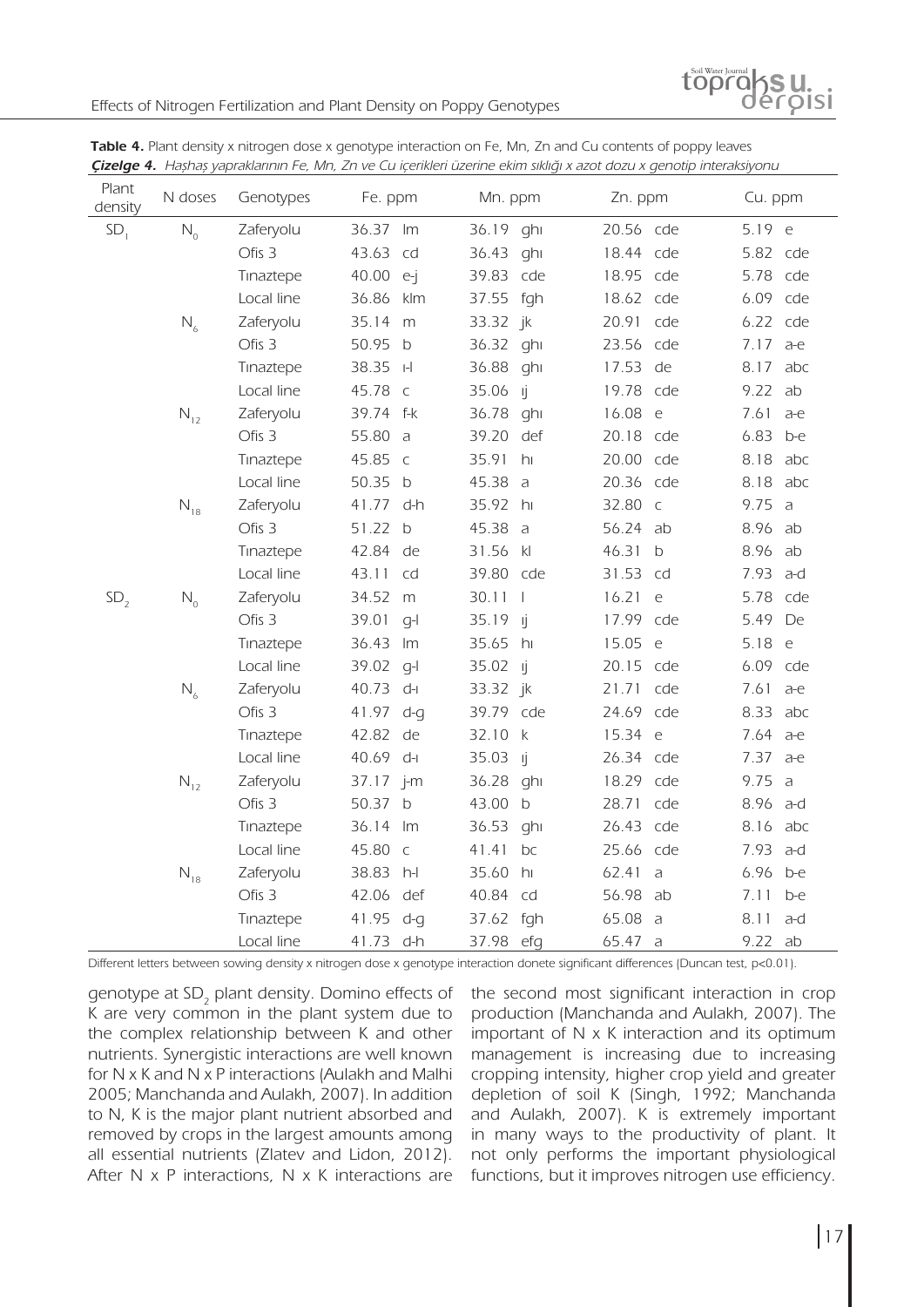

In conclusion, nitrogen is directly related to yield. In this study, increasing the nitrogen levels significantly increased the K content, and thus capsule and seed yield.

# **Effects of plant density, nitrogen doses and genotypes on micronutrients contents of poppy leaves**

### **Iron (Fe)**

Fe contents of poppy leaves varied between 34.52-55.80 ppm with a mean value of 42.09 ppm. The greatest value (55.80 ppm) was obtained in 12 kg da<sup>-1</sup> N treatment of Ofis 3 genotype at SD, plant density and the lowest value (34.52 ppm) was obtained in the control treatment (without N) of Zaferyolu genotype at SD<sub>2</sub> plant density. Iron has direct synergistic relationships with N, P and K. Optimum supply of N ensures optimum uptake of iron as well as K, P, Mg, Mn and Zn from the soils. Excessive amounts of N decrease the uptake of P, K, Fe and almost all secondary and micronutrients like Ca and Mg, Fe, Zn, Mn and Cu (Malvi, 2011). Fe is an importance element in crops, because it is essential for many significant enzymes, including cytochrome that is involved in synthesize chlorophyll, electron transport chain, enzyme activity and maintain the structure of chloroplasts. In general, solubility of trivalent Fe reduces by increasing pH (Rubio et al., 2005). It is a component of ferrodoxin which is responsible for oxidation/reduction reactions in the plant system like-nitrate and sulphate reduction and N fixation (Malvi, 2011). Fe deficiency has a powerful effect on chloroplast protein, so that chloroplast protein is decreased importantly by Fe deficiency. In conditions of severe Fe deficiency, cell division stops and therefore leaf growth reduces. Fe solution concentrations in flooding soils can be increased several-folds due to low redox potential. In these conditions, large amounts of Fe may be available for plant, and can be toxic to plants. Brown plant tissues, black and soft roots are the Fe toxicity symptoms.

#### **Manganese (Mn)**

Mn contents of poppy leaves varied between 30.11-45.38 ppm with a mean value of 37.09 ppm. The greatest value (43.58 ppm) was obtained in 12 kg da<sup>-1</sup> treatment of the local line and 18 kg da<sup>-1</sup> treatment of Ofis 3 genotype at SD1 plant density, the lowest value (30.11%) was obtained in the control treatment (without N) of Zaferyolu genotype at SD<sub>2</sub> plant density. Mn concentration tended to increase with N fertilization. The highest concentration of Mn was observed in leaves indicating that N fertilizer might promote the absorption of Mn by roots and its translocation from roots to shoot (Hu-Lin et al., 2007). Mn has direct synergistic relationships with K (Manchanda and Aulakh, 2007). Mn is a very significant component of photosynthesis, N metabolism and N assimilation; it activates decarboxylase, dehydrogenase and oxidase enzymes. Fe plays a very significant part in chlorophyll formation. It is a component of ferrodoxin which is responsible for oxidation/ reduction reactions in the plant system like-nitrate and sulphate reduction and N fixation. Each essential element may perform its role in plant nutrition properly only when the other necessary elements are available in balanced ratios for plant. Divalent  $Mn^{2+}$  are converted into  $Mn^{3+}$  or Mn<sup>4+</sup> easily, thus Mn plays a significant role in oxidation and reduction processes and in electron transport in photosynthesis. Moreover, Mn acts as an activator of many enzymes (Sharifianpour et al., 2013). Mn has an effective role in lipids metabolism. Moreover, amount of lignin in the plant will decrease due to Mn deficiency, such a reduction is more severe in roots. Mn deficiency symptoms first appear on younger leaves and then seen in older leaves (Mousavi et al., 2013).

# **Zinc (Zn)**

Zn contents of poppy leaves varied between 15.05-65.47 ppm with a mean value of 28.39 ppm. The greatest value (65.47 ppm) was obtained in 18 kg da<sup>-1</sup> N treatment of Local Line at SD<sub>2</sub> plant density and the lowest value (15.05) ppm) was obtained in the control treatment (without N) of Tinaztepe genotype at SD<sub>2</sub> plant density. N treatment has been determined to effect Zn absorption by plants and vice versa. N x Zn interaction is an important factor in nutrient management for all field crops that require moderate to high amounts of N. The synergistic N x Zn interaction has also been determined to increase the N concentration in different crops as Zn helps to accelerate protein synthesis and the biological N<sub>2</sub> fixation (Verma and Bhagat, 1990). Zn uptake of soil solution is generally in divalent cation form  $(Zn^{2+})$ , but in calcareous soils with high pH zinc uptake may be in valence ion form. The main function of Zn is tendency to make up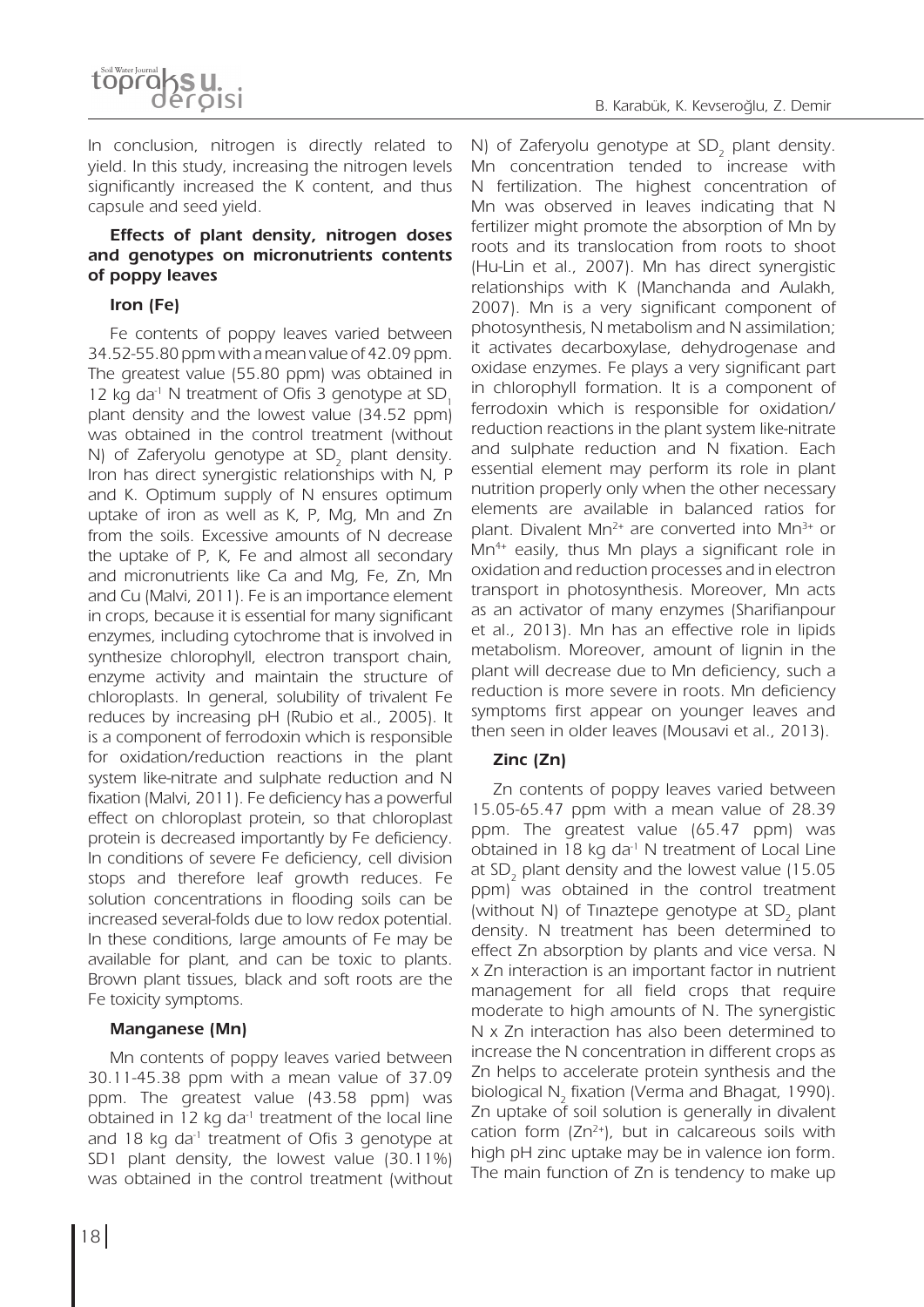tetragonal complexes with N, sulfur and oxygen, thus Zn have a catalytic, activating and building role in the enzymes. Zn deficiency symptoms appear on young leaves of the plants first; because Zn cannot be transferred to younger tissues from older tissue (Mousavi et al., 2013).

# **Copper (Cu)**

Cu contents of poppy leaves varied between 5.18-9.75 ppm with a mean value of 7.49 ppm. The greatest value (9.75 ppm) was obtained in 12<br>lie dail N treatment of Zafanielu geneture at SD kg da<sup>-1</sup> N treatment of Zaferyolu genotype at SD<sub>2</sub><br>plant density and the lowest value (5.18 ppm) was plant density and the lowest value (5.18 ppm) was 80 obtained in the control treatment of Tinaztepe genotype at SD<sub>2</sub> plant density. Nutrient interaction in crops is probably one of the most significant factors affecting yields of annual crops. Optimal factors affecting yields of annual crops. Optimal<br>levels of copper and Zn increase uptake of N and<br>B. (Eageria 2014), An increase in Cu uptake by P (Fageria 2014). An increase in Cu uptake by wheat due to N application has also been reported  $\frac{y_1}{6}$  as much as 50%. Tanyfede at all 100 N (Singh and Swarup, 1982). However, antagonistic N x Cu interaction was observed only when both were in excess supply. At lower levels of Cu, the effects of N on Cu uptake were synergistic (Antil et al., 1988). Cu is contained in cell wall formation, Kara (2017) reported that the several enzyme systems, oxidation reactions and electron transport. Cu is not readily transferred sowing varied between 416 from older to younger leaves. Cu deficiencies will most likely show up first in barley, wheat, canary or oats seed, as these crops are highly sensitive to Cu deficiency (Ask Saskatchewan Agriculture, 2012). Crop genotypes may differ widely in sensitivity to Cu deficiency (Ask Saskatchewan Agriculture, 2012).  $\mathrm{a}^\text{-1}$  N treatment of Zaferyolu genotype at SD $_2$  $\overline{a}$ .<br>مە  $n \in \mathbb{R}$ he<br>g<br>la<br>el<br>n

# **Effects of plant density, genotypes and nitrogen doses on capsule yield, seed yield and morphine ratio of poppy**

#### **Capsule yield**

Plant density x nitrogen doses x genotypes interactions had significant effects on capsule yield (p< 0.05, Figure 1). The greatest capsule yield and seed yield (134.30 kg da<sup>-1</sup>) was obtained in 12 kg da<sup>-1</sup> N treatment of local line genotype at  $SD_1$  plant density and the lowest capsule yield and seed yield  $(67.22 \text{ kg})$  da<sup>-1</sup>) was obtained in the and seed yield (67.22 kg dail) was obtained in the<br>control (without N) of Tinaztepe genotype at SD<sub>2</sub> plant density. In general, capsule yield increased as nitrogen dose increased in all poppy genotypes (Zaferyolu, Ofis 3, Tınaztepe and Local line) at both plant density (SD<sub>1</sub> and SD<sub>2</sub>). Jain et al. (1990) determined after a change of N dose from 30 to 90 kg N ha<sup>-1</sup>, an increase in the volume of capsules by as much as 58%. Turkhede et al (1981) and Camcı (1983) determined that increased capsule wever, antagonistic and seed yield of poppy by nitrogen fertilization. Camcı (1983) determined that the capsule yield varied between 68.6 kg da<sup>-1</sup> in the control plots and 130 kg da<sup>-1</sup> in the 15 kg N da<sup>-1</sup> treatment. Kara (2017) reported that the capsule yield and seed yield of the poppy genotypes in the autumn sowing varied between 416.7-1043.3 kg ha<sup>-1</sup> and 523.5-1276.3 kg ha<sup>-1</sup> in the first year, between 465.3-1375.6 kg ha<sup>-1</sup> and 596.7-1520.4 kg ha<sup>-1</sup> in the second year, respectively. The highest capsule yield, seed yield and morphine ratio of Afyon Kalesi-95 genotype were determined as 141.0%, 180.7% and 0.74% in Afyonkarahisar condition, respectively (Aytekin and Önder, 2006). The both plant density (SD<sub>1</sub> and SD<sub>2</sub>). Jain et al. (199<br>determined after a change of N dose from 30<br>90 kg N ha<sup>-1</sup>, an increase in the volume of capsu



**Figure 1.** Plant density x nitrogen doses x genotype interaction on capsule yields of poppy **Şekil 1.** Haşhaşın kapsül verimi üzerine ekim sıklığı x azot dozu x genotip interaksiyonu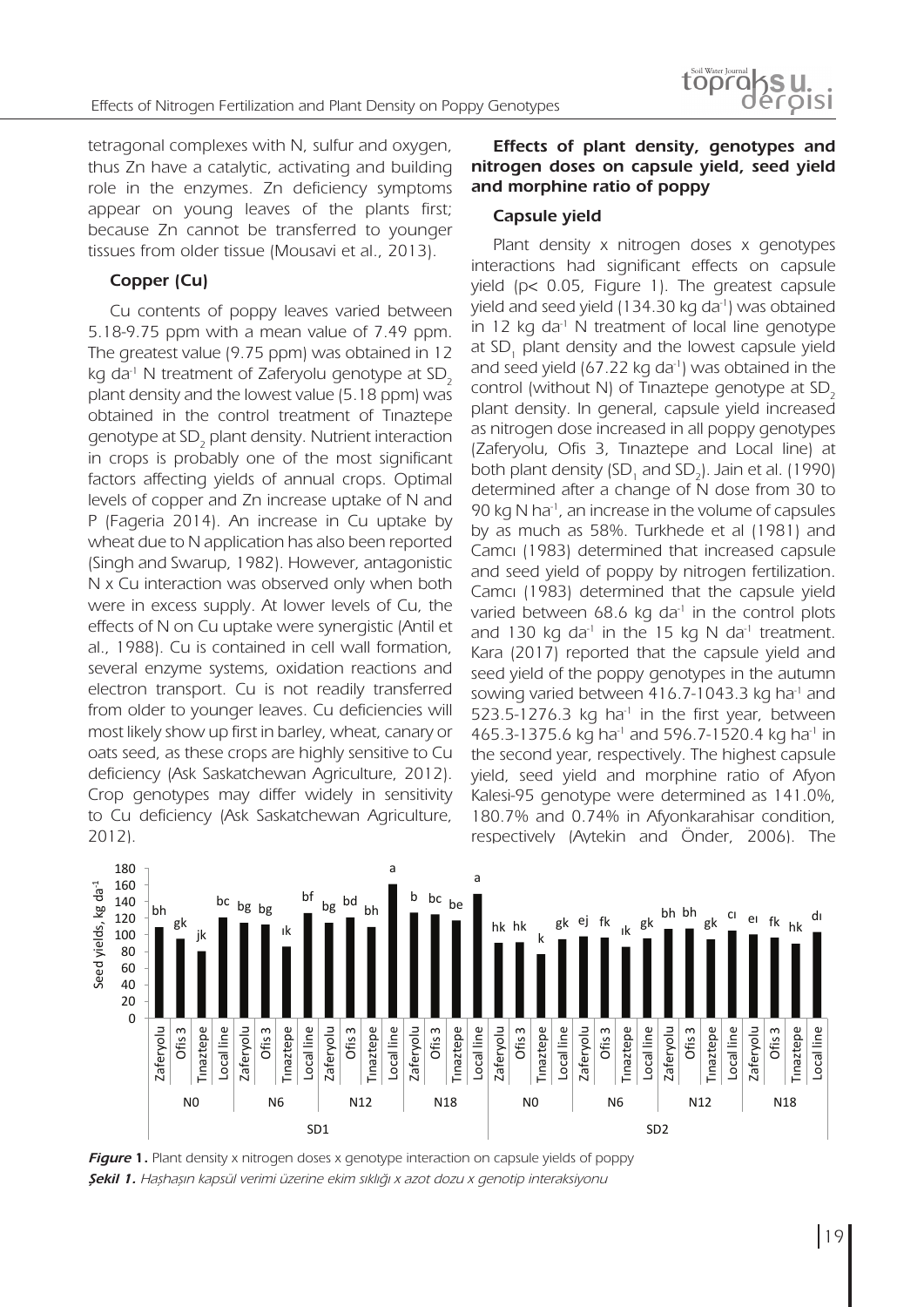

previous researchers determined that the capsule yield of poppy genotypes varied between 114.5 kg da<sup>-1</sup> (Sülümenli) and 150.7 kg da<sup>-1</sup> (Şuhut) in the 20 kg N da<sup>-1</sup> treatment (Camci and Arslan, 1984), 73.54-173.56 kg da-1 (Erdurmuş, 1989),113.3 kg da-1 (Eyüpoğlu, 1995), 145.5-255.8 kg da-1 (Katar and Yılmaz, 1997), 141.0 kg da<sup>-1</sup> (Aytekin and Önder, 2006). In this study, increasing the nitrogen levels significantly increased the capsule yield. The marked effect of nitrogen on capsule and seed yields might be due to the cumulative stimulating effect of nitrogen. In addition, Nasto et al. (2009) and Khasmakhi-Sabet et al. (2009) reported that the greatest plant yield were obtained from plants grown at high density. In this study, the capsule yield increased with higher planting densities. This was probably due to increase in the number of plants per unit area, which might contribute to the production of yield per unit area leading to high yield (Law and Egharevba, 2009).

#### **Seed yield**

Plant density x nitrogen doses x genotypes interactions had significant effects on seed yield (p<0.05, Figure 2). The greatest seed yield (161.11 kg da<sup>-1</sup>) was obtained in 12 kg da<sup>-1</sup> N treatment of local line genotype at SD1 plant density and the lowest seed yield (76.53 kg da<sup>-1</sup>) was observed in the control (without N) of Tınaztepe genotype at  $\mathsf{SD}_2$  plant density. In general, seed yield increased as nitrogen dose increased in all poppy genotypes at SD<sub>1</sub> plant density. These results correspond with findings of Yadav et al. (1984) where doses of nitrogen increasing 50, 100, 150 and 200 kg N ha<sup>-1</sup> increased seed yields compared to the control. In addition, Jain et al. (1990) detected yields increased by 37.5% when nitrogen doses

increased from 30 to 90 kg N ha<sup>-1</sup>. Kharwara et al. (1988) noted a significant stimulation in seed yields when the nitrogen dose was increased from 75 kg N ha<sup>-1</sup> to 150 kg N ha<sup>-1</sup>. Bahandari et al. (1989) reported that seed yield increased from 64.7 kg da<sup>-1</sup> to 98.0 kg da<sup>-1</sup> when the nitrogen dose was increased from 3 kg N da<sup>-1</sup> to 9 kg N  $da<sup>-1</sup>$  in field experiments in which they examined the effects of plant density and nitrogen levels on yields of poppy genotypes, respectively. Eyüpoğlu (1995) reported that seed yield with increasing nitrogen doses increased from 164.8 kg da<sup>1</sup> to 215.4 kg da<sup>-1</sup> under irrigated conditions. Rahimi et al. (2011) reported that the seed yields of the lines varied between 93.96-131.46 kg da<sup>-1</sup>. Kadar and Földesi (2001) determined that the seed yield varied between 200 kg ha<sup>-1</sup> in the control plots and 800 kg ha<sup>-1</sup> in the NPK treatment. The previous researchers determined that the capsule yield and seed yield of the poppy genotypes varied between 92.9-140.5 kg ha<sup>-1</sup> and 577.4-1046.4 kg ha-1 (Boydak and Kavurmacı, 2015), 450.3-1331.0 and 512.0-1511.0 kg ha<sup>-1</sup> (Gumuscu and Arslan, 2008), 1200.0 kg ha<sup>-1</sup> and 1500.0 kg ha<sup>-1</sup> (Kosar et al., 2012), 61.4-697.2 kg ha<sup>1</sup> and 82.2-767.5 kg ha-1 (Gumuscu and Arslan, 1999), 2029.7-2781.5 kg ha<sup>-1</sup> and 1088.0-1550.0 kg ha<sup>-1</sup> (lpek, 2011). Koc et al. (2014) reported that the capsule yield and seed yield of the autumn poppy genotypes varied with 420-980 kg ha<sup>-1</sup> and 720-1170 kg ha<sup>-1</sup>, respectively.

#### **Morphine ratio**

The effect of N doses on morphine ratio was found statistically important at p <0.05 level and the effect of genotypes at p <0.01 level. On the other hand, plant density and plant density x



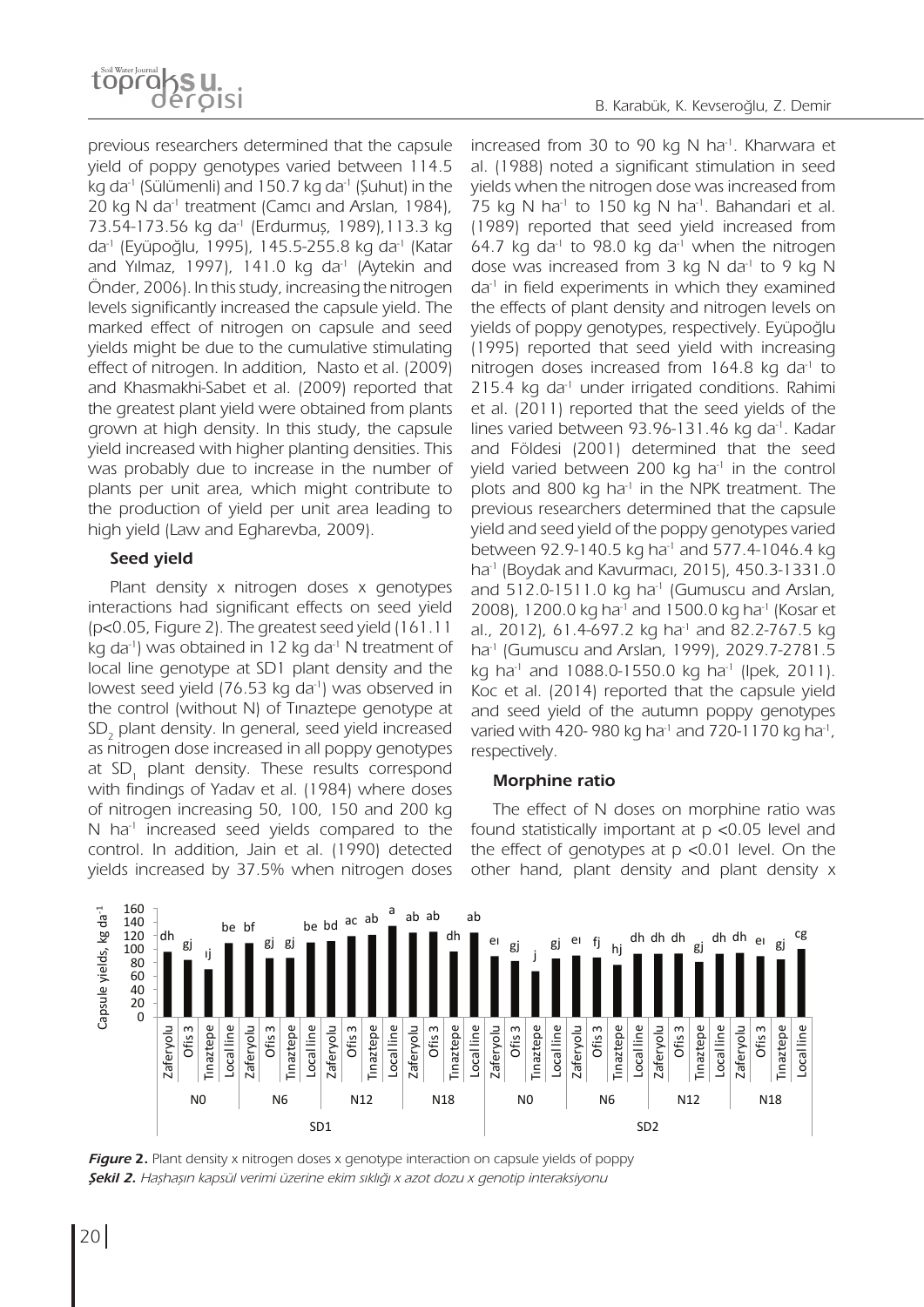

**Figure 3.** Effects of nitrogen doses on the morphine ratio of poppy

**Figure 3.** Effects of nitrogen doses on the morphine ratio **Şekil 3.** Haşhaşın morfin oranı üzerine azot dozlarının etkileri



**Figure 4.** Effects of poppy genotypes on the morphine ratio **Şekil 4.** Morfin oranı üzerine haşhaş genotiplerinin etkileri

nitrogen dose and genotype interaction on the more set of poppy generalism. morphine ratio were not statistically significant (p<0.01). Morphine ratio of the poppy capsules  $\overline{p}$ increased with nitrogen fertilization (Figure 3). Losak and Richter (2004) reported that the increasing dose of nitrogen increased morphine content. The highest morphine ratio (0.597%) was observed in 18 kg da<sup>-1</sup> N treatment and the lowest value (0.445%) was obtained in the control (without N). There was no difference between 12 kg da<sup>-1</sup> N and 18 kg da<sup>-1</sup> N treatments in terms of morphine content. This is in accordance with a number of literary sources, which indicated that the increasing content of morphine is dependent on the increasing level of N fertilization (Engin, 1995). The morphine ratio in the poppy can be affected by the genetic capabilities of the nitrogen nutrition, the genotype, diseases, the water regime and pests (Harvest et al., 2009; Jaszberenyi and Nemeth, 2012; Skalicky et al., 2014).

In this study, there were large variations in the morphine ratio of the poppy genotypes (p<0.01). The greatest morphine ratio (0.817%) was obtained in the Ofis 3 genotype and the lowest morphine ratio

(0.312%) was obtained in the local line genotype (Figure 4). The differences in morphine ratio  $\frac{1}{2}$  could be the result of soil and climatic conditions, agronomic practices, genotypes and sowing times. The previous researchers reported that these differences among the poppy genotype are due to the root structures, the plant characteristics, genetic potential and the nutrient uptake capacities of the varieties (Karadavut and Arslan, 2006; Gumuscu et al., 2008; Ipek, 2011). Skalicky et al. (2014) reported that the morphine content of the industrial poppies was approximately 1%. Kara (2017) reported that the morphine ratio of Ofis-3, TMO-3, TMO-T, and the morphine ratio of only *b*, twip *b*, twip *i*, **Bolvadin-95** and Ofis-8 genotypes in the spring Bolvadin PSS and Ons of genotypes in the spin ight of 0.90%, and 0.95%, respectively. The morphine content of the poppy genotypes varied between 0.22-1.225% (Karadavut and Arslan, 2006), 0.110- 1.140% (Gumuscu et al., 2008), 0.45–1.30% (Koc et al., 2014), 0.23- 0.83% (Boydak and Kavurmaci, 2015), 0.45%-1.00% depending on the genotypes (Skalicky et al., 2014). The results of this study are in accordance with the results of the researchers mentioned above. *Şekil 4. Morfin oranı üzerine haşhaş genotiplerinin* M<br>Morphi<br>Ati

#### **CONCLUSION**

While the effect of plant density x nitrogen dose x genotype interaction was statistically significant in terms of the total ash, mineral elements of poppy leaves, capsule yield and seed yield (p<0.01), it was found insignificant for morphine ratio. As compared to the control treatments without N, higher N doses increased macromicro nutrients of poppy leaves. Genotypes had also significant effects on nutrient contents. The greatest capsule and seed yield were obtained in 12 kg da<sup>-1</sup> N treatment of local line genotype at  $SD_1$  plant density and the lowest capsule and  $\frac{1}{2}$  being density and the lowest exposite and seed yield was observed in the control (without N) of Tinaztepe genotype at SD<sub>2</sub> plant density. In generally, capsule yield, seed yield and morphine ratio of the poppy in the all genotypes at both plant density increased due to increased nitrogen fertilization. There were not any studies in literature about the effects of plant density, genotypes and nitrogen doses on macro and micro nutrients of poppy leaves. Therefore, present study will fill up a significant gap in literature and will have significant contributions to further studies on poppy. With regard to plant density, SD<sub>1</sub> (25 plants per m<sup>2</sup>) was prominent for majority of investigated parameters.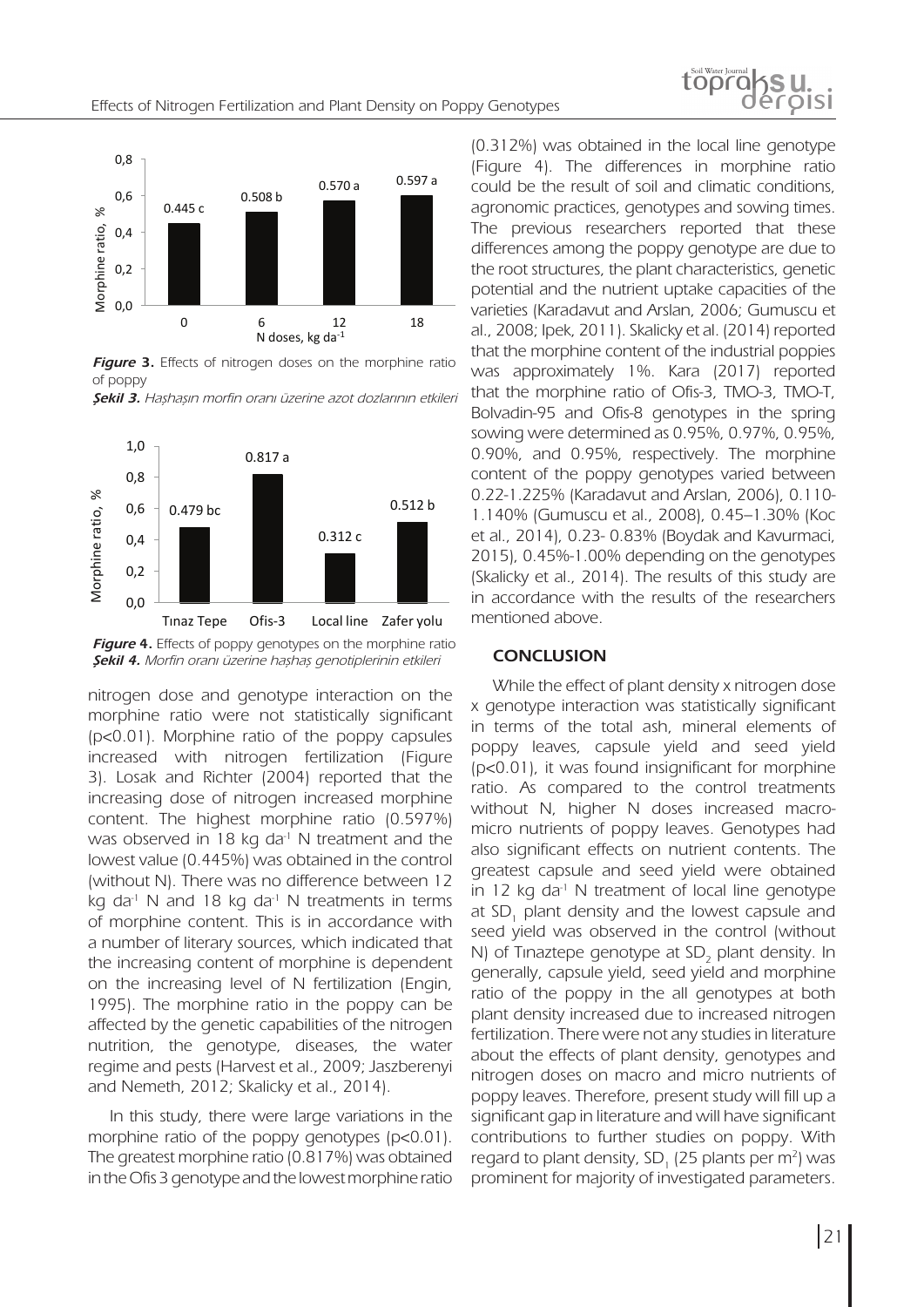As compared to other genotypes, Ofis 3 genotype can be recommended 12 kg da<sup>-1</sup> N treatment in terms of mineral nutrient contents of poppy leaves and morphine ratio at SD<sub>1</sub> plant density.

#### **REFERENCES**

Acosta-Durán CM, Ocampo D, Cedillo E, Nava LM (2007). Effect of calcium sulphate and biosolids in crop yield peanut (Arachis hypogaea L.), Agricultural Research, 4(1):31-38.

Antil RS, Yadav DS, Yadav VK, Singh M (1988). Nitrogencopper relationship in Raya (Brassica juncea Coss). Journal of the Indian Society of Soil Science, 36:704-708.

Arslan N, Buyukgocmen R, Gumuscu A (2000). Oil and morphine contents of Turkish poppy populations. Journal of Field Crops Research Institute. 9:56-60 (Turkey).

Ask Saskatchewan Agrıculture (2012). Micronutrients in crop production. Soils, Fertility and Nutrients. ASK Saskatchewan Agriculture. http://www.agriculture.gov. sk.ca/.

Aulakh MS, Malhi SS (2005). Interactions of nitrogen with other nutrients and water: Effect on crop yield and quality, nutrient use efficiency, carbon sequestration, and environmental pollution. Advances in Agronomy 86:341- 409.

Aytekin M, Önder M (2006). Azot ve Fosfor Dozlarının Haşhaşta (Papaver Somniferum L.) Verim ve Bazı Verim Unsurları İle Kalite Üzerine Etkileri. Selçuk Üniversitesi Ziraat Fakültesi Dergisi 20(38):68-75.

Bernáth J, Németh E (2010). Poppy. p.449-468.: In: J. Vollmann and I. Rajcan (eds.), Oil Crops, Handbook of Plant Breeding, Vol. 4. Springer Science, Business Media, LLC, New York.

Bahandari M, Sharma M, Dashi PP (1989). Effect of plant population and nitrojen fertilization on yield and yield attributes in Papaver somniferum. L., Comparative physiology and ecology. Department of Plant Breeding College of Agriculture. Udaipur 313001, India.

Biswas BC, Prasad N (1991). Importance of nutrient interactions in crop production. Fertilization News, 36(7):43- 57.

Boydak E, Kavurmacı Z (2015). Adaptation of some of poppy (Papaver somniferum L.) types in the Eastern Gateway Region. Turk Journal of Nature and Science. 4:44-47.

Brown D, Weselby C (2010). NASA-funded research discovers life built with toxic chemical. NASA Feature, posted on NASA December, 2. http://www.nasa.gov/.

Camcı H (1983). Başlıca haşhaş çeşitlerinin afyon yöresindeki adaptasyonu ıle uygulanan bazı değişik yetiştirme tekniklerinin verim ve kalite üzerine etkisi. Ankara Üniversitesi İhtisas Tezi.

Camcı H, Arslan N (1984). Sulu susuz şartlarda gübrelemenin haşhaşın kapsül ve tohum verimine etkisi. IV. Bitkisel İlaç Hammaddeleri Toplantısı Bildiri Kitabı. S:164-166. Ankara.

Ehsanipour A, Razmjoo J, Zeinali H (2012). Effect of

nitrogen rate on yield and quality of fennel (Foeniculum vulgare Mill.) accessions. Industrial Crops and Products, 35:121-125.

Engin D (1995). Azot dozları ve hasat zamanın haşhaşda verim ve kalite üzerine etkisi. PhD Thesis in Turkish.

Erdemoglu N, Ozilhan S, Oztop F, Sener B (2002). Analaysis with HPLC of alkaloids in poppy capsules sown in Turkey. 14th Herbal Pharmaceutical Raw Materials Conference, May-2002, pp:224-227 (Turkey).

Erdurmuş A (1989). Haşhaş hatlarında fenolojik ve morfolojik karakterlerin morfin ve tohum verimiyle ilişkileri, PhD Thesis, Ankara, Turkey.

Escalante EJA (1999) Área foliar, senescencia yrendimiento del girasol de humedad residual enfunción del nitrógeno. Terra 17(2):149-157.

Eyüpoğlu F (1995). Göller bölgesinde yetiştirilen haşhaşın azotlu ve fosforlu gübre ısteği. Köy Hizmetleri Genel Müdürlüğü Toprak ve Gübre Araştırma Enstitüsü Müdürlüğü Yayınlar. Genel Yayın No:205.

Fageria NK (2014). Nitrogen management in crop production. Boca Raton, FL: CRC Press.

FAOSTAT (2015). Food and Agriculture Organization of the United Nations. (Erişim Tarihi: 15.10.2017). www.fao. org/faostat/en/.

Gumuscu A, Arslan N (1999). Comparing yield and yield components of some selected poppy (Papaver somniferum L.) lines. Turk J. of Agric. and Forestry. 23:991-997 (additional number 4) (in Turkish).

Gumuşcu A, Arslan N (2008). Bazı haşhaş (Papaver somniferum L.) Melez hatlarının verim ve verim öğelerinde heterosis üzerine araştırmalar. Tarım Bilimleri Dergisi.14:365-373.

Gumuşcu A, Arslan N, Sarıhan EO (2008). Evaluation of selected poppy (Papaver somniferum L.) lines by their morphine and other alkaloids contents. The journal European Food Research and Technology, 226:1213-1220.

Harvest T, Brown PH, Fist A, Gracie A, Gregory D, Koutoulis A (2009). The latex capacity of opium poppy capsules is fixed early in capsule development and is not a major determinant in morphine yield. Annual Applied Biology. 154:251-258.

Hermans C, Vuylsteke M, Coppens F, Crıstescu SM, Harren FJ, Inzé D, Verbruggen N (2010). Systems analysis of the responses to long-term magnesium deficiency and restoration in Ara-bidopsis thaliana. New Phytologist, 187(1):132–144.

Hu-lin H, Wei YZ, Yang XE, Feng Y, Wu CY (2007). Effects of different nitrogen fertilizerlevels on Fe, Mn, Cu and zn concentrations in shoot and grain quality in rice (Oryzasativa). Rice Science, 14(4): 289-294.

IFA (2003). International fertilizer industry association IFADATA STATISTICS. (http://www.fertilize.org) International fertilizer industry association, Paris, France.

İpek G (2011). The researches on some botonical and agricultural characteristics of selected poppy (Papaver somniferum L.) lines with high morphine. Ankara University Master Thesis, 104p (Turkey).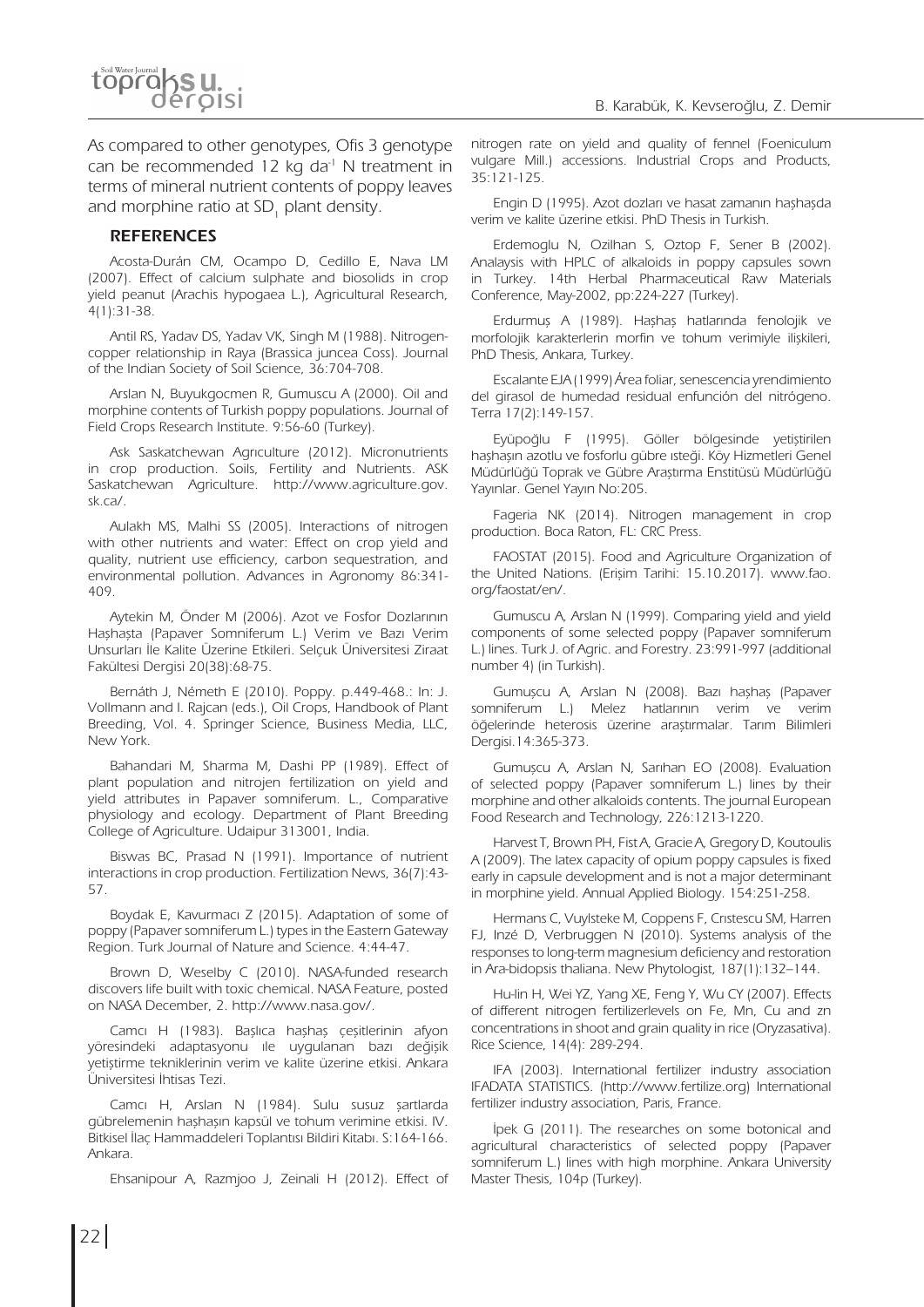Jain PM (1990). Effects of Phosphorus and Potassium on Yield of Opium Poppy. Indian Journal of Agronomy. 35:(3),235-238.

Jaszberenyi C, Nemeth E (2012). Connection of frost tolerance and alkaloid accumulation potential in poppy (Papaver somniferum L.). Journal Applied Food Quality Botany. 85:116-119.

Kacar B, Inal A (2008). Bitki Fizyolojisi. Nobel Yayın No:1241-477, Ankara, Turkey.

Kadar I, Földesi D (2001). Mineral fertilisation of poppy (Papaver somniferum L.) on calcareous loamy chernozem soil. Növenytermeles 50 84) Budapest: Agroinform Kiadohaz, 453-465.

Kara N (2017). The effects of autumn and spring sowing on yield, oil and morphine contents in the Turkish poppy (Papaver somniferum L.) cultivars. Turkish Journal of Field Crops, 22(1):39-46.

Karabuk B (2012). The effects of nitrogen fertilization and sowing methods on agricultural and quality of poppy (Papaver somniferum L.) varieties. Ondokuz Mayıs Uni. PhD Thesis, 120p (Turkey).

Karadavut U, Arslan N (2006). Some plants characteristics of poppy (Papaver somniferum L.) cultivars and populations with foreign origin. J. of Plants Research. 1: 1-5 (Turkey).

Katar D, Yılmaz G (1997). The effects on yield and yield components of poppy of nitrogen application times and doses. Türkey 2nd Field Crops Cong. 22-25 September 1997 (Turkey).

Kharwara PC, Awasthi OP, Sing CM (1988). Effect of sowing dates, nitrogen and phosphorus levels on yield and quality of opium poppy. Indian Journal of Agronomy, 33 (2):159-163.

Khasmakhi-Sabet A, Sedaghathoor SH, Mohammady J, Olfati A (2009). Effect of plant density on Bell pepper yield and quality. Int. J. Veg. Sci., 15: 264-271.

Koc H, Gunes A, Gunduz O, Ulker R, Gumuscu G, Aksoyak S (2014). Evaluation of certain opium poppy genotypes for seed and capsule yields and morphine content under Konya province conditions. Medicinal and Aromatic Plants Symposium 23-25 September 2014, pp: 348-341 (Turkey).

Kosar FC, Camci H, Kose A, Bilir O (2012). Geçit Kuşağı Tarımsal Araştırma Enstitüsü Müdürlüğü Tarafından Geliştirilen Yeni Haşhaş Çeşitleri. Medicinal and Aromatic Plants Symposium 13-15 September 2012, pp:324-328 (Turkey).

Losak T, Richter R (2004). Split nitrogen doses and their efficiency in poppy (Papaver somniferum L.) nutrition. Plant Soil and Environment, 50(1):484-488.

Malvi U (2011). Interaction of micronutrients with major nutrients with special reference to potassium. Karnataka The Journal of Agricultural Science, 24(1):106-109.

Manchanda JS, Aulakh MS (2007). Importance of interactions of nitrogen with primary and secondary micronutrients in crop production and environmental safety-Indian perspectives. IK International Publishing House, New Delhi, India, pp:227-248.

Mousavi SR, Galavi M, Rezaei M (2013). Zinc (Zn) Importance for crop production–A review. International journal of Agronomy and Plant Production, 4(1):64-68.

Nasto TH, Balliu A, Zeka N (2009). The influence of planting density on growth characteristics and fruit yield of peppers (Capsicum annuum L.). Acta Hort., 830: 906-912.

NurzyĔska-Wierdak R (2006). Plon oraz skáad chemiczny liĞci rokietty i kalarepy w zaleĪnoĞci od nawoĪenia azotowopotasowego. Rozp. Nauk., WAR Lublin.

Prajapati S, Bajpai S, Singh D, Luthra R, Gupta MM, Kumar S (2002). Alkaloid profiles of the Indian land races of the opium poppy (Papaver somniferum L.), Genetic Resources and Crop Evolution, 49:183-188.

Rahimi A, Arslan N, İpek A (2011). Düşük morfinli haşhaş (Papaver somniferum L.) hatlarından çeşit geliştirilmesi yönünde yapılan çalışmalar. Türkiye IV. Tohumculuk Kongresi. 2011. Samsun.

Rahman M, Punja Z (2007). Mineral nutrition and plant diseases, L.E. Datnoff, W.H. Elmer, D.M. Huber (Eds.), The American Phytopathological Society, Minnesota, USA.

Rubio OA, Grünwald NJ, Cadena MA (2005). Influence of nitrogen on late blight infection in potato cultivation in Toluca, Mexico, American TERRA, 23(4):487-493.

Sedano-Castro G, González VA, Saucedo C, Soto M, Sandoval M, Carrillo JA (2011). Yield and fruit quality of zucchini with high doses of N and K, American TERRA 29 (2):133-142.

Sharifianpour G, Zaharah AR, Ishak CF, Hanafı MM, Nejat N, Sahebı M, Sharıfkhanı A, Azızı P (2013). Elucidating the expression of zinc transporters involved in zinc uptake by upland rice landraces in Malaysia. Advances in Environmental Biology, 7(14):4854-4857.

Singh DV, Swarup C (1982). Copper nutrition of wheat in relation to nitrogen and phosphorus fertilization. Plant Soil, 65:433-436.

Singh M (1992). The nitrogen-potassium interaction and its management. In Management of nutrient interactions in agriculture (H.L.S. Tandon, Ed), pp.21-37, New Delhi, India.

Skalicky M, Hejnak V, Novak J, Hejtmankova A, Stranska I (2014). Evaluation of selected poppy (Papaver somniferum L.) cultivars. Industrial aspect. Turkish Journal of Field Crops, 19:189-196.

Soil Survey Staff (2014). Kellogg soil survey laboratory methods manual. Soil Survey Investigations Report No. 42, version 5.0. U.S. Department of Agriculture, Natural Resources Conservation Service, 279-281.

Tambe SS, Kadam VB (2010). Determination of ash values of two endangered medicinal taxa of Marathwada Region. Journal of Ecobiotechnology, 2(8):25-28.

Turkhede BB, Mathur VS, Ram S (1981). Effects of rates, timing and methods of nitrogen application opium seed yield and quality of opium poppy. Indian Journal of Agricultural Sciences. 51(2):102-107.

TURKSTAT (2015). Turkey Statistically Office. (Erişim Tarihi: 09.11.2016). www.turkstat.gov.tr.